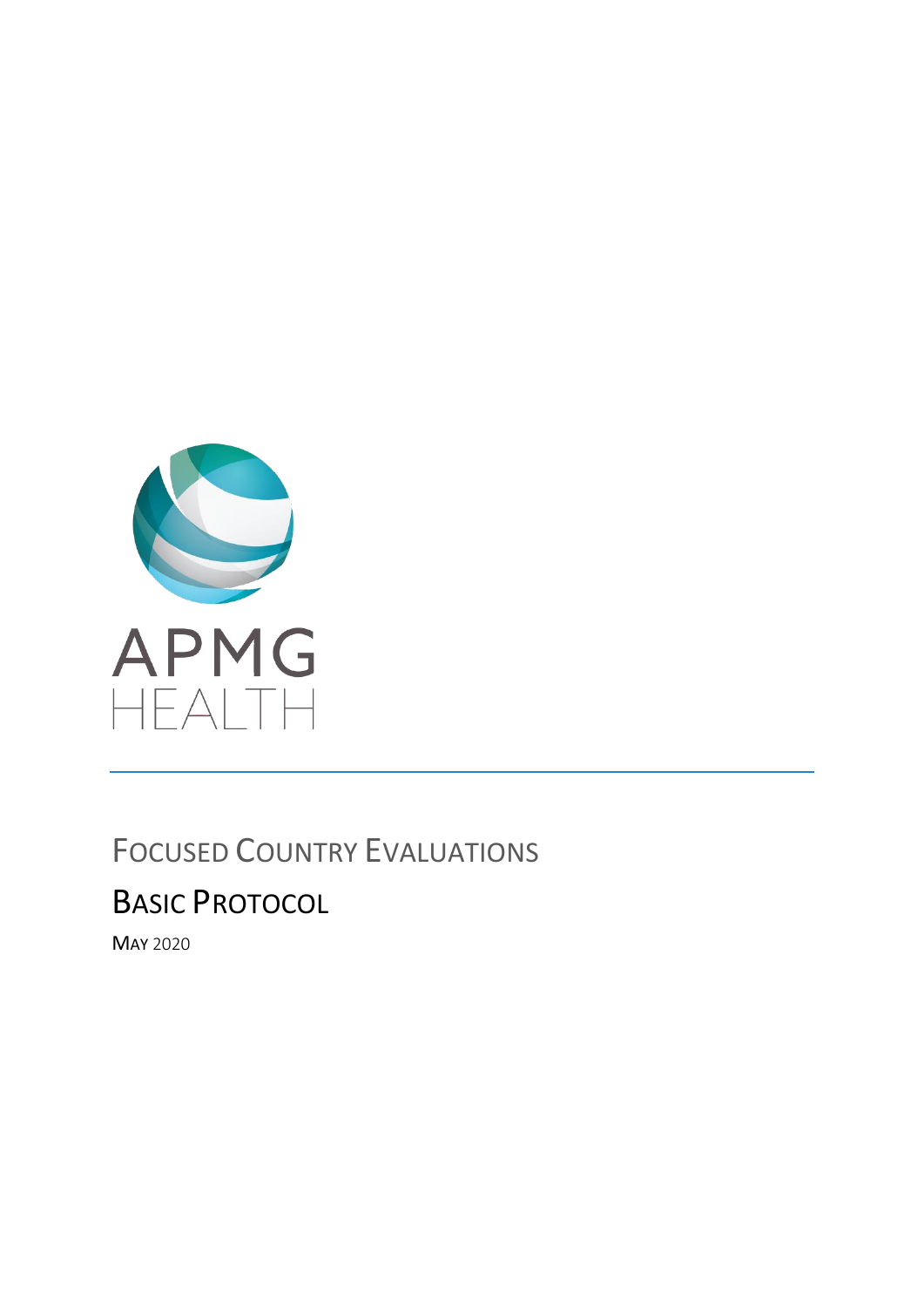# **Table of Contents**

| Objective 1: Evaluate the extent to which - and how - the Global Fund grants have helped enable      |
|------------------------------------------------------------------------------------------------------|
| countries to achieve a) the goals and objectives described in their national disease strategic plans |
| and overall health sector strategy, and b) the goals and objectives agreed in the grant agreements.  |
|                                                                                                      |
|                                                                                                      |
|                                                                                                      |
|                                                                                                      |
|                                                                                                      |
|                                                                                                      |
| Objective 2: evaluate The extent to which service delivery systems (health facility and community)   |
|                                                                                                      |
|                                                                                                      |
|                                                                                                      |
|                                                                                                      |
|                                                                                                      |
|                                                                                                      |
|                                                                                                      |
| 2.5.                                                                                                 |
| Objective 3: EVALUATE The extent to which country data systems generate, report and use quality      |
|                                                                                                      |
|                                                                                                      |
|                                                                                                      |
|                                                                                                      |
|                                                                                                      |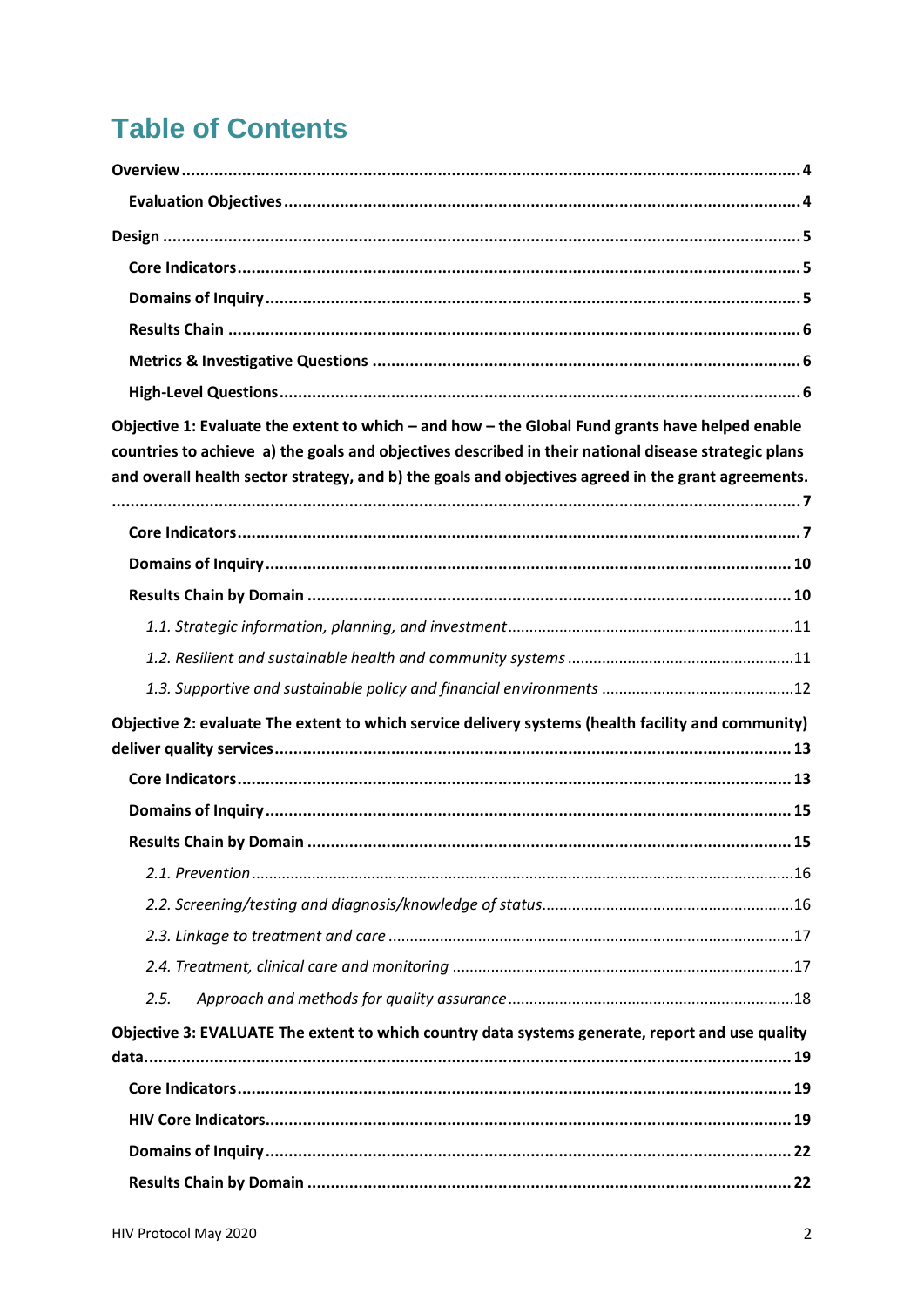| 3.1 |                                                                                                                                                                                 |  |
|-----|---------------------------------------------------------------------------------------------------------------------------------------------------------------------------------|--|
| 3.2 |                                                                                                                                                                                 |  |
| 3.3 |                                                                                                                                                                                 |  |
|     |                                                                                                                                                                                 |  |
|     | Objective 4: EVALUATE The extent to which Global Fund investments have helped countries<br>prepare financially and programmatically for a sustained response to each disease 26 |  |
|     |                                                                                                                                                                                 |  |
|     |                                                                                                                                                                                 |  |
|     | Objective 5: evaluate How the country can be supported to use the findings from the evaluations                                                                                 |  |
|     | to help inform investment decisions and efforts to improve the quality, efficiency and                                                                                          |  |
|     |                                                                                                                                                                                 |  |
|     |                                                                                                                                                                                 |  |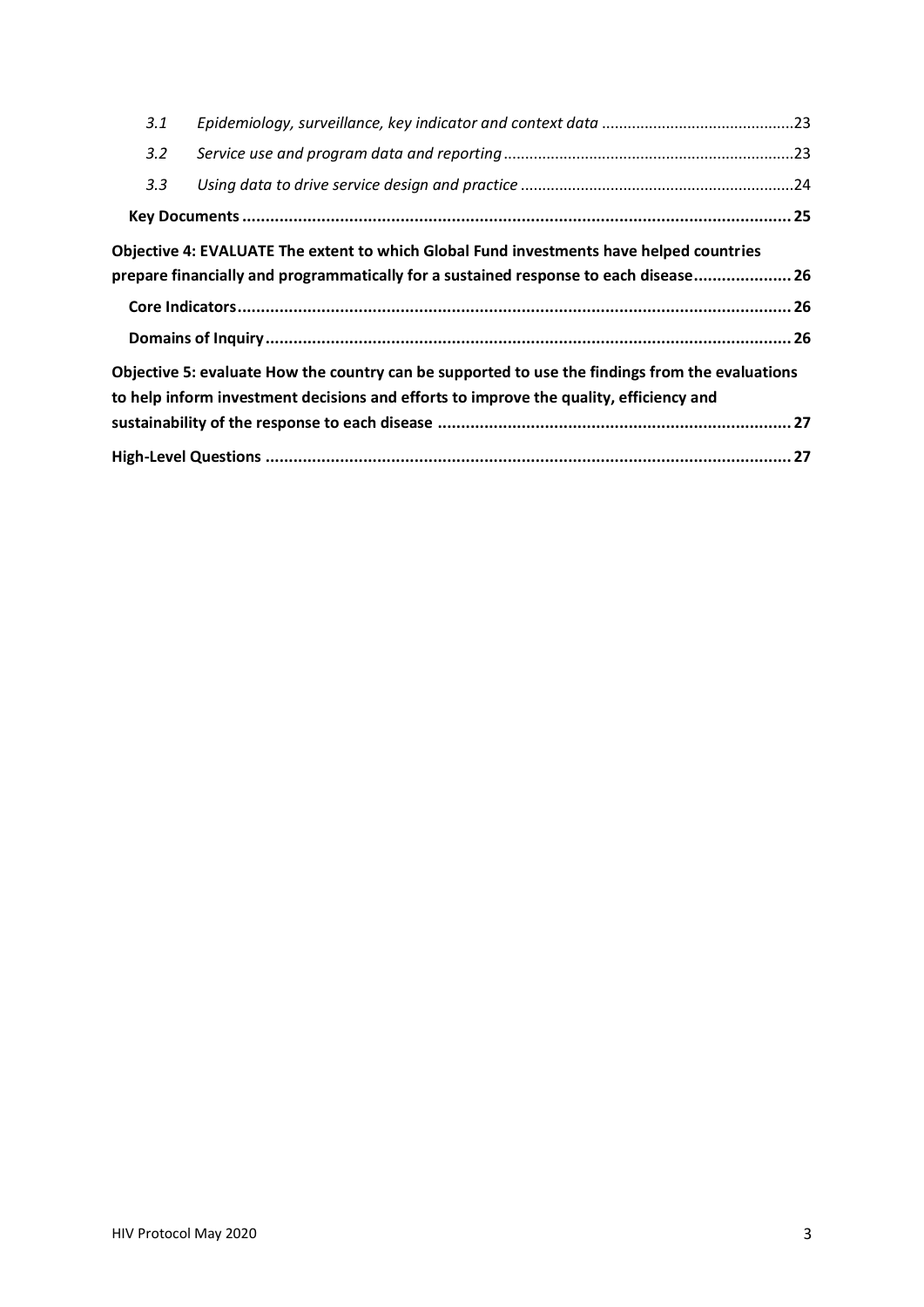## **OVERVIEW**

These evaluations are part of the Global Fund's Framework for Data Use for Action and Improvement. During the Differentiation for Impact (D4I) process in 2016, the Global Fund divided countries eligible for Global Fund support into three groups: High Impact, Core and Focused. For greater efficiency and enhanced impact, investments in the three groups of countries are now managed in a differentiated manner, with major resources allocated to the High Impact portfolios and streamlined processes put in place for management of investments in Focused portfolios. As of August 2018, there are 25 High Impact countries, 29 Core countries and 53 Focused Countries plus regional grants covering Focused portfolios.

APMG Health (APMG) has been contracted to carry out HIV, TB and/or malaria evaluations in most Focused Countries in 2018-2020. Eighty-two evaluations will be conducted. As well as providing an evaluation and accountability tool for Global Fund purposes, these independent evaluations are intended to be as useful as possible to the country program, to assist the countries to better understand the progress they are making in each particular disease area, and to tailor future interventions to improve effectiveness and impact.

They will be used to gauge the extent of progress towards the intended programmatic goals, guide future investment decisions and ongoing program improvement efforts at different levels and inform grant management decisions such as grant revisions or changes in implementation arrangements where there is need.

### **Evaluation Objectives**

The core task of these evaluations is to evaluate the effectiveness and outcomes of Global Fund investments in Focused Countries, and the extent to which these investments have helped countries prepare for a sustained response to the three diseases over time.

Specific evaluation objectives are:

- 1. To evaluate the extent to which and how the Global Fund grants have helped enable countries to achieve a) the goals and objectives described in their national disease strategic plans and overall health sector strategy, and b) the goals and objectives agreed in the grant agreements.
- 2. To evaluate the extent to which service delivery systems (health facility and community) deliver quality services.
- 3. To evaluate the extent to which country data systems generate, report and use quality data.
- 4. To evaluate the extent to which Global Fund investments have helped countries prepare financially and programmatically for a sustained response to each disease.
- 5. The overall plan is to support countries to use the findings from the evaluations to help inform investment decisions and efforts to improve the quality, efficiency and sustainability of the response to each disease.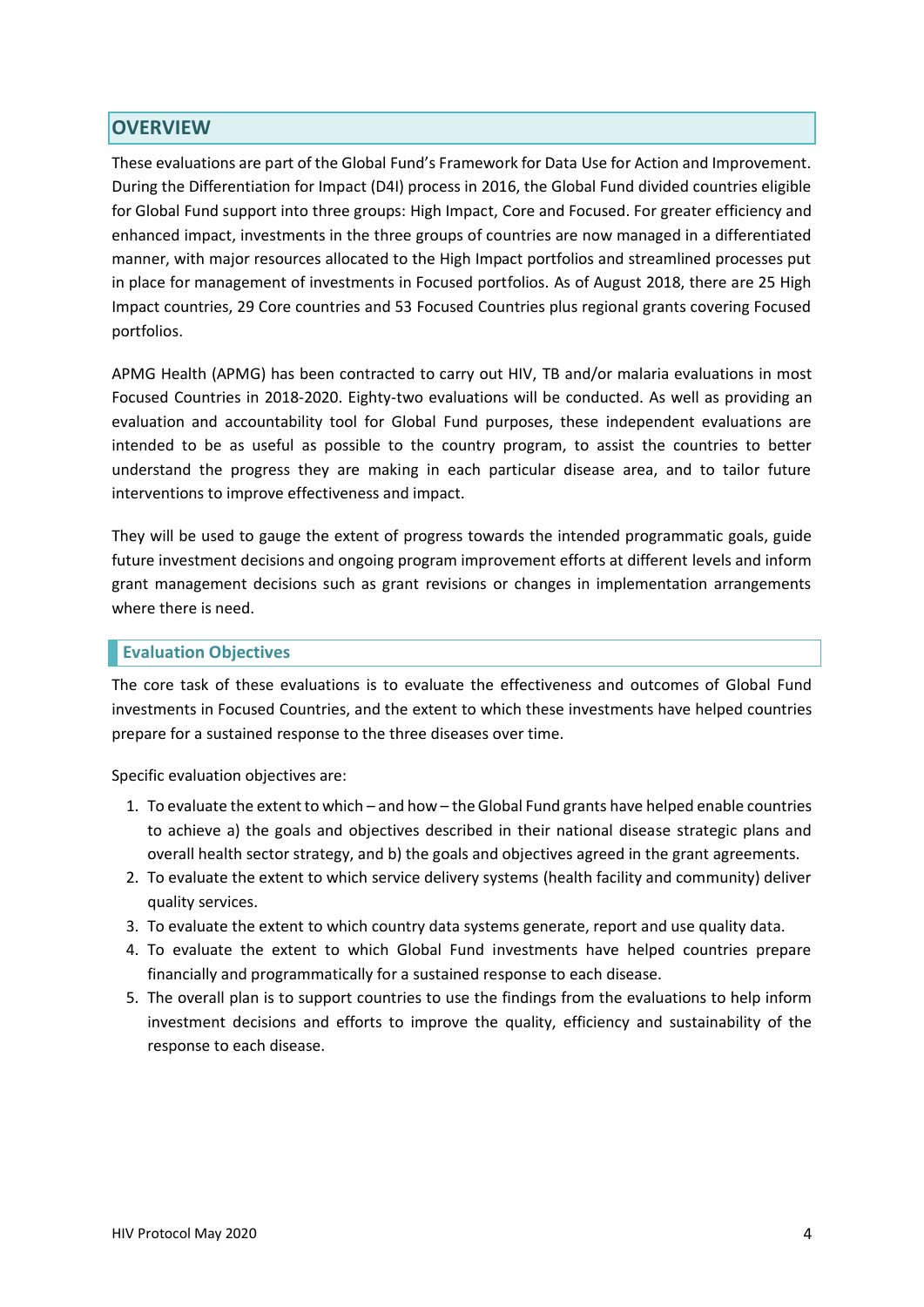# **DESIGN**

### **Core Indicators**

The evaluation process is designed to be flexible and adaptable to suit the context and needs of 82 unique evaluations. However, in order to assure capture of some basic, standardized information, a set of core indicators will be used for Objectives 1-3.

Performance against core indicators will be measured by level of achievement, as further defined below, in Metrics and Investigative Questions.

## **Domains of Inquiry**

Beyond the core indicators, the evaluation process will employ a customizable approach, using Domains of Inquiry for deeper investigation of pertinent issues under each objective. Which Domains are pursued in-depth, and the specific topics or questions therein, will be guided by the priorities of the Global Fund Country Team.

|                    | <b>Objective 1</b>                                                      | <b>Objective 2</b>                                             | <b>Objective 3</b>                                      | <b>Objective 4</b>                                                     |
|--------------------|-------------------------------------------------------------------------|----------------------------------------------------------------|---------------------------------------------------------|------------------------------------------------------------------------|
| Domains of Inquiry | 1.1. Strategic<br>information, planning,<br>and investment              | 2.1. Prevention                                                | 3.1. Epidemiology,<br>surveillance and context<br>data  | 4.1. Improved case<br>finding, treatment and<br>viral suppression/cure |
|                    | 1.2. Resilient and<br>sustainable systems for<br>health                 | 2.2. Screening/testing<br>and diagnosis/knowledge<br>of status | 3.2. Service use and<br>program data and<br>reporting   | 4.2. Improved prevention<br>of new cases                               |
|                    | 1.3. Supportive and<br>sustainable policy and<br>financial environments | 2.3. Linkage to treatment<br>and care                          | 3.3. Using data to drive<br>service design and practice | 4.3. Increased funding<br>available for disease<br>response            |
|                    |                                                                         | 2.4. Treatment, clinical<br>care and monitoring                |                                                         | 4.4. Reduced costs of<br>fighting the disease                          |
|                    |                                                                         | 2.5. Approach and<br>methods for quality<br>assurance          |                                                         |                                                                        |

Under each of the four main evaluation objectives, there are domains of inquiry, as shown below.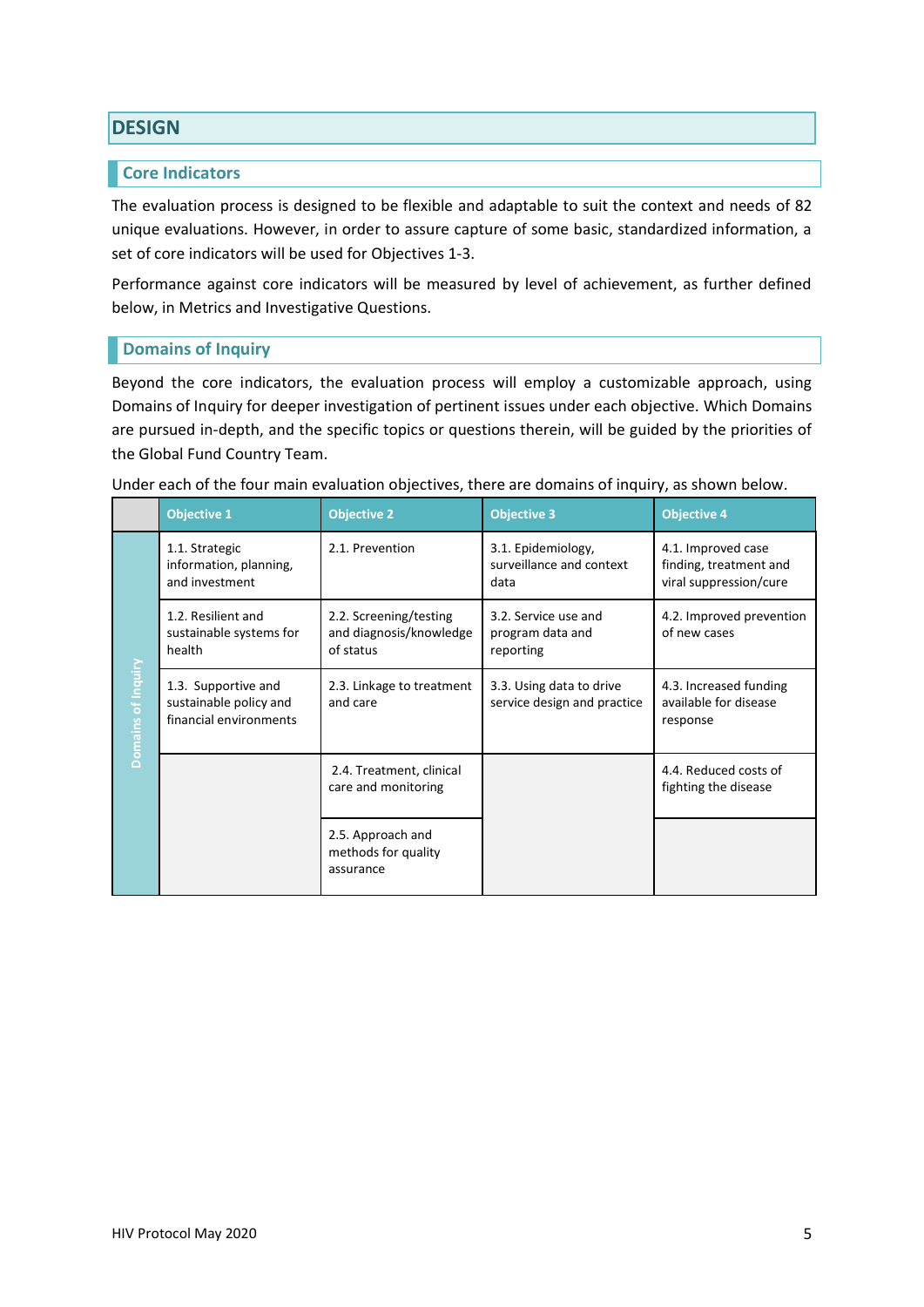### **Results Chain**

In answering the questions that arise in each Domain of Inquiry, the evaluation process will use a results chain framework to evaluate the specific results of Global Fund investments, as shown below:



This means that the focus of inquiry throughout the evaluation will be on examining the links between what has been invested in terms of time and money, and in terms of system, technical and service inputs, and what has been achieved in terms of outcomes and impact.

### **Metrics & Investigative Questions**

Each objective is achieved through the review of key documents, as listed below. Investigative methods also include key informant interviews with stakeholders in-country.

### High-Level Questions

For Objectives 1-3, the results chain will be investigated at the Domain level as described above. In addition, there are three over-arching, high-level evaluation areas defined by the Global Fund which will guide the overall analysis of findings from Objectives 1-4:<sup>1</sup>

- **Impact**. To what extent and how have the Global Fund investments contributed to helping countries achieve impact in the response to HIV, tuberculosis and malaria?
- **Effective strategic investment**. To what extent have Global Fund grants been strategically invested in national disease strategies? To what extent have they helped achieve national strategic objectives?
- **Sustainability**. To what extent and how -- have the Global Fund investments contributed to helping countries build up in-country systems and mechanisms for a response to HIV, tuberculosis and malaria that can be effectively sustained over time?

<sup>&</sup>lt;sup>1</sup> Note: All Objective 4 findings will be addressed in the analysis section, based on the framework of the Blueprint for Country Portfolio Priorities Analysis (v1.0)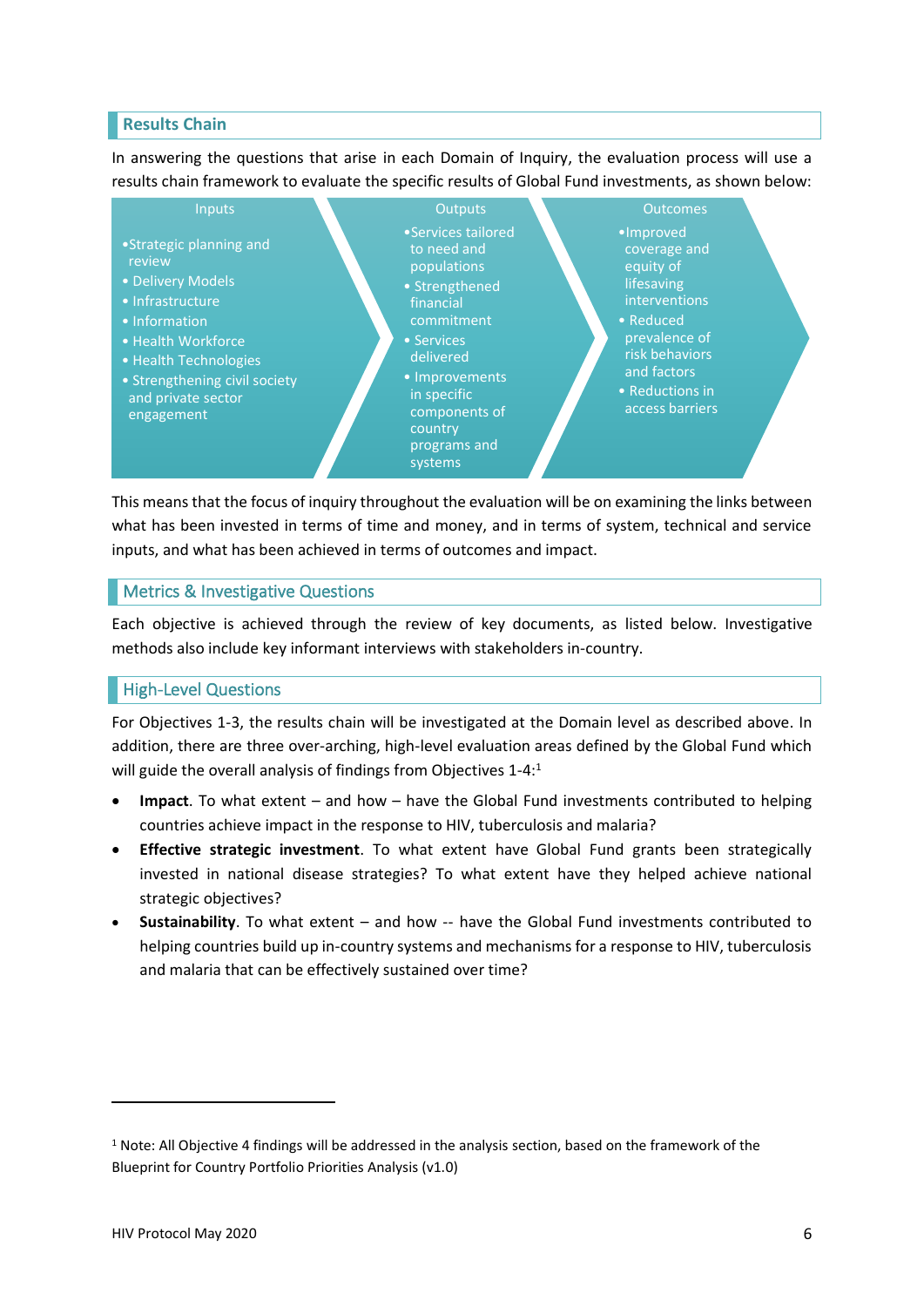**OBJECTIVE 1: EVALUATE THE EXTENT TO WHICH – AND HOW – THE GLOBAL FUND GRANTS HAVE HELPED ENABLE COUNTRIES TO ACHIEVE A) THE GOALS AND OBJECTIVES DESCRIBED IN THEIR NATIONAL DISEASE STRATEGIC PLANS AND OVERALL HEALTH SECTOR STRATEGY, AND B) THE GOALS AND OBJECTIVES AGREED IN THE GRANT AGREEMENTS.**

### **Core Indicators**

The core indicators for Objective 1 are measured using the scale below.

| Component                    | <b>Level Definitions</b>              |                                         |                                    |                                      |
|------------------------------|---------------------------------------|-----------------------------------------|------------------------------------|--------------------------------------|
|                              | <b>Very Poor</b>                      | Poor                                    | <b>Moderate</b>                    | Good                                 |
| <b>Strategic planning:</b>   | No disease-specific National          | Recently outdated <sup>2</sup> disease- | Current National Strategic Plan in | National Strategic Plan is current   |
| Availability of National     | Strategic Plan in place.              | specific National Strategic Plan        | place but does not include costed  | and includes costed Action Plan.     |
| Strategic Plan               |                                       | in place.                               | Action Plan.                       |                                      |
| <b>Component Score:</b>      | $= 1$                                 | $= 2$                                   | $= 3$                              | $= 4$                                |
| <b>Strategic investment:</b> | No analysis available <sup>3</sup> to | Analysis available to determine         | Goals, objectives and              | Goals, objectives and investments    |
| Appropriateness of           | determine appropriate goals           | appropriate goals and objectives        | investments in National Strategic  | of National Strategic Plan mirror    |
| goals and objectives for     | and objectives for National           | for National Strategic Plan, but        | Plan mirror recommendations        | recommendations from available       |
| epidemic context             | Strategic Plan.                       | investments only partially              | from available analyses, but there | analyses, and all elements are fully |
|                              |                                       | mirror recommendations.                 | are significant funding gaps in    | funded in line with epidemic         |
|                              |                                       |                                         | some areas.                        | burden.                              |
| <b>Component Score:</b>      | $= 1$                                 | $= 2$                                   | $= 3$                              | $= 4$                                |

<sup>&</sup>lt;sup>2</sup> End-date of National Strategic Plan is within the last calendar year.

<sup>&</sup>lt;sup>3</sup> Such as efficiency analysis, Optima, efficiency inputs to Investment Case, etc.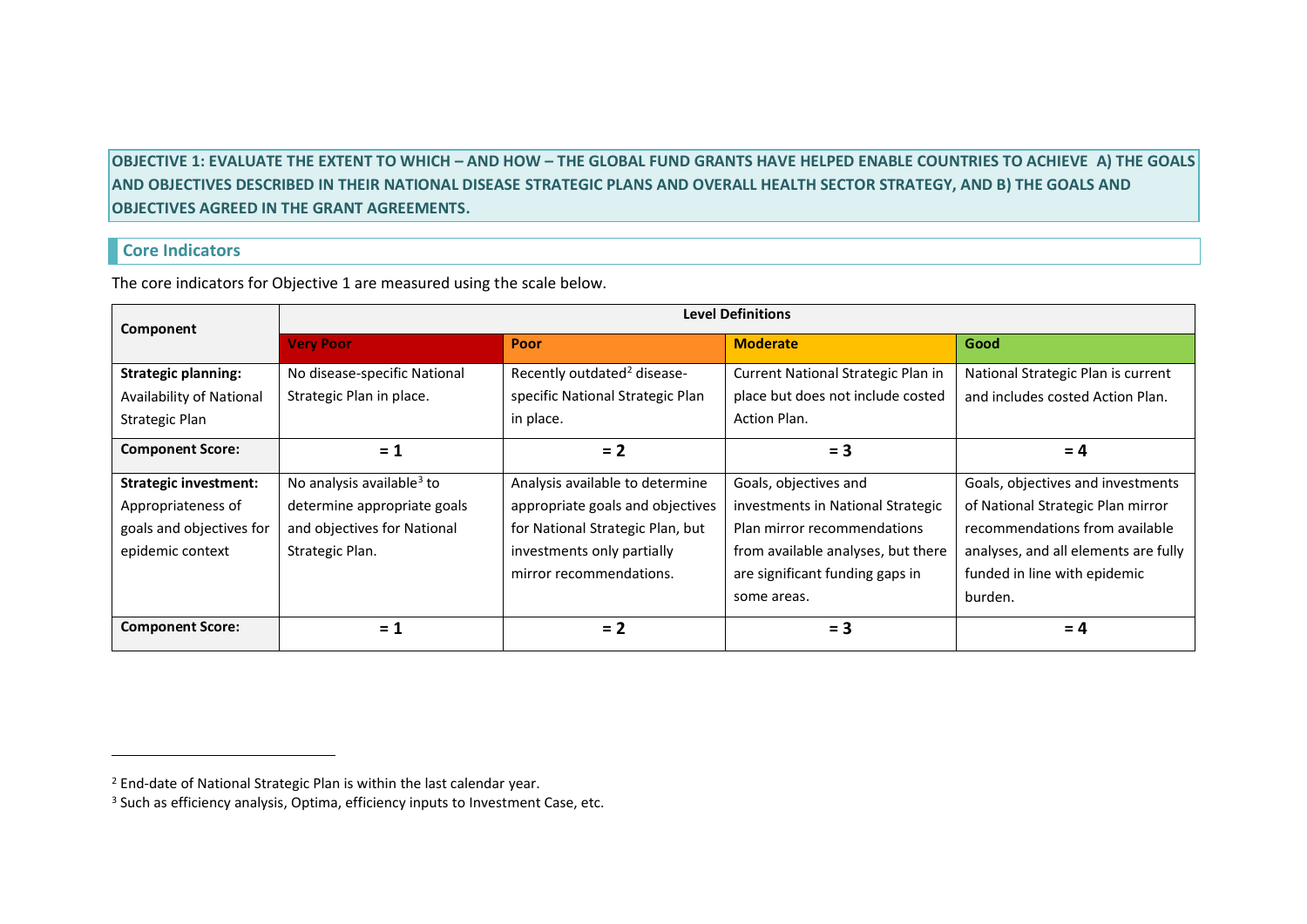| <b>Component Score:</b>             | $= 1$                                   | $= 2$                          | $= 3$                                 | $= 4$                                  |
|-------------------------------------|-----------------------------------------|--------------------------------|---------------------------------------|----------------------------------------|
|                                     |                                         | least one key commodity.       |                                       |                                        |
| commodities <sup>6</sup>            | more than once in a year.               | provinces/municipalities of at |                                       |                                        |
| health: Stockouts of key            | least one key commodity,                | than 2                         | at least one key commodity.           |                                        |
| sustainable systems for             | multiple provinces <sup>8</sup> of at   | per year) stockouts in more    | year) stockouts in 1-2 provinces of   | commodities.                           |
| <b>Resilient and</b>                | Evidence <sup>7</sup> of stockouts in   | Evidence of occasional (once   | Evidence of occasional (once per      | No evidence of stockouts of key        |
| <b>Component Score:</b>             | $= 1$                                   | $= 2$                          | $= 3$                                 | $= 4$                                  |
|                                     |                                         | significant regress.           | regress.                              |                                        |
|                                     |                                         | B1, but evidence of            | A2 or A1, but evidence of significant |                                        |
|                                     |                                         | Most recent grant rating of    | Most recent grant rating score of     |                                        |
|                                     |                                         | OR.                            | OR.                                   |                                        |
|                                     | significant regress.                    | significant improvement.       | improvement.                          |                                        |
|                                     | B2, but evidence of                     | score a C, but evidence of     | but evidence of significant           |                                        |
|                                     | Most recent grant rating of             | Most recent grant rating       | Most recent grant rating score a B2,  |                                        |
|                                     | OR.                                     | OR                             | OR.                                   |                                        |
| set in grant agreement <sup>4</sup> | significant improvement.                | significant improvement.       | improvement.                          | regress.                               |
| Achievement of targets              | score of C. No evidence <sup>5</sup> of | score of B2, no evidence of    | B1, no evidence of significant        | or A1, with no evidence of significant |
| Performance:                        | Most recent grant rating                | Most recent grant rating       | Most recent grant rating score of     | Most recent grant rating score of A2   |

cartridges, consumables for culture, consumables for DST for first- and second-line medicines.

<sup>&</sup>lt;sup>4</sup> Refers to most recent grant agreement except when the grant was signed less than 12 months before evaluation: in these cases, this refers to previous grant agreement.

<sup>&</sup>lt;sup>5</sup> Evaluation teams will look for documentation of changes specifically related to previous grant rating shortcomings. This methodology applies to each level of this indicator.

 $6$  A list of key commodities has been developed for each disease program.

For HIV, these are: Antiretroviral medications, condoms, lubricants, needles and syringes (if harm reduction programs present) and test kits for HIV, CD4 and viral load.

For TB, these are: first line medicines, child friendly formulations of first line medicines, second line medicines and ancillary drugs, consumables for smear microscopy, Xpert

For Malaria, these are: LLIN, Insecticide and Indoor Residual Spraying Equipment, Microscopy, RDT, ACT, IPTp, Injectable and Rectal Artesunate.

 $<sup>7</sup>$  Evidence may include procurement and supply management records but may also include verbal reports by program beneficiaries. Where verbal reports are received,</sup> evaluation teams will work to triangulate reports through other data and/or sources in order to assign a score which best reflects reality.

<sup>8</sup> Provinces or any other administrative level 2 (i.e. municipalities, districts, etc.). Administrative boundaries of the second sub-national level.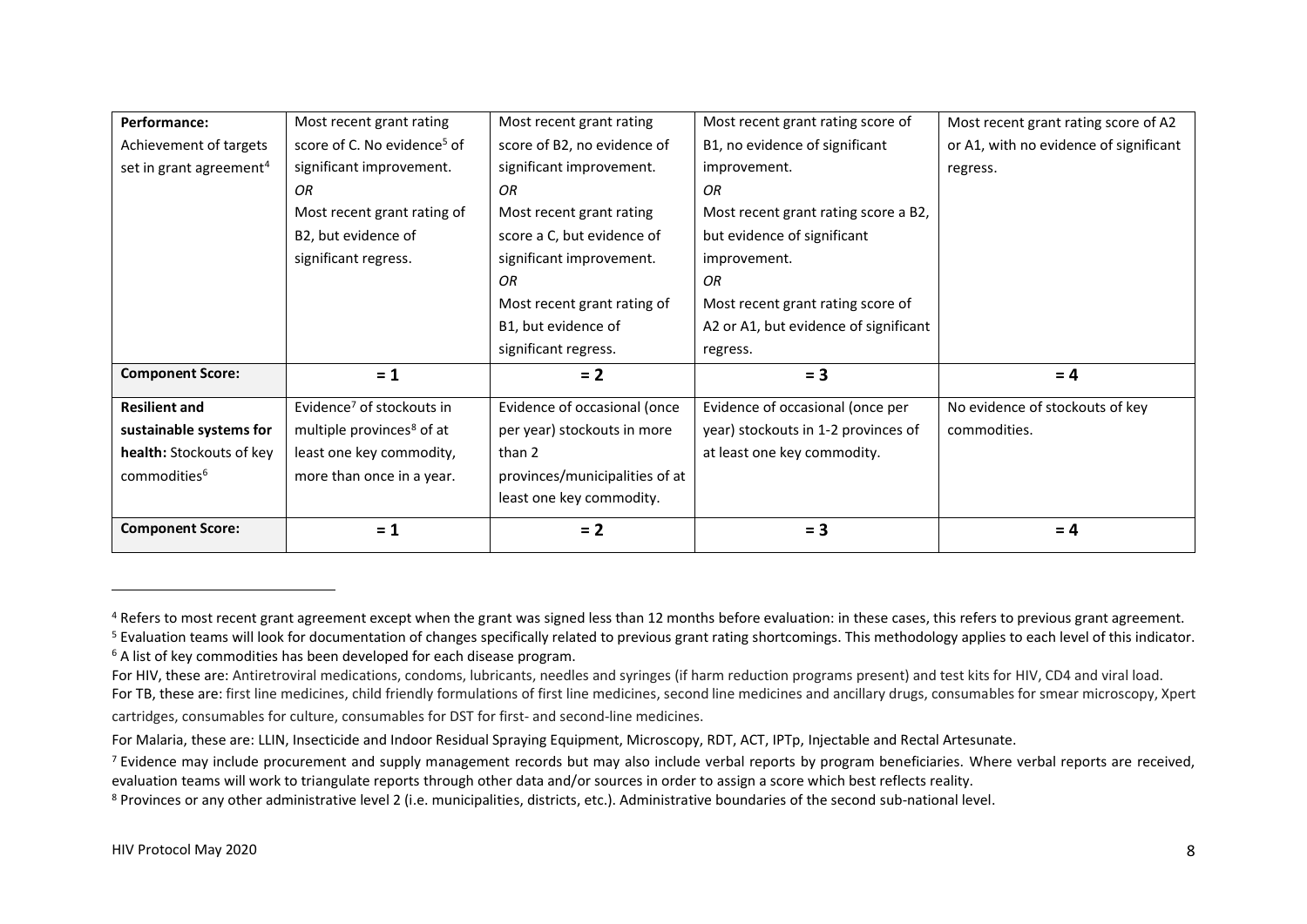| <b>Resilient and</b>        | The importance of                  | The importance of                  | Specific roles in service delivery by | Specific roles in service delivery by |
|-----------------------------|------------------------------------|------------------------------------|---------------------------------------|---------------------------------------|
| sustainable systems for     | community is not explicitly        | community is recognized in         | community sector are in the           | community sector are in the National  |
| health: Recognition and     | recognized in the National         | the National Strategic Plan,       | National Strategic Plan but           | Strategic Plan and implementation is  |
| realization of role of      | Strategic Plan.                    | but specific roles in service      | implementation is mostly              | supported by domestic and external    |
| community response          |                                    | delivery are not specified.        | supported by donors.                  | funding.                              |
| and systems in the          |                                    |                                    |                                       |                                       |
| national response           |                                    |                                    |                                       |                                       |
| <b>Component Score</b>      | Component score = 1                | Component score = 2                | Component score = 3                   | Component score = 4                   |
| Supportive and              | No policy-related barriers         | Policy-related barriers            | Assessment carried out, activities    | Assessment carried out, activities    |
| sustainable policy and      | assessment carried out and         | assessment has been carried        | identified to address barriers, but   | identified to address barriers, and   |
| financial                   | no/minimal activities              | out but no/minimal activities      | minimal funding available for         | substantial funding available for     |
| environments <sup>9</sup> : | planned to address barriers.       | planned or implemented to          | planning and implementation of        | planning and implementation of        |
| <b>Identification and</b>   |                                    | address barriers.                  | these activities <sup>10</sup> .      | these activities.                     |
| addressing of access        |                                    |                                    |                                       |                                       |
| barriers to health          |                                    |                                    |                                       |                                       |
| outcomes for individuals    |                                    |                                    |                                       |                                       |
| and populations             |                                    |                                    |                                       |                                       |
| <b>Component Score:</b>     | $= 1$                              | $= 2$                              | $= 3$                                 | $= 4$                                 |
| Composite across all six    | <b>Composite score (average of</b> | <b>Composite score (average of</b> | <b>Composite score (average of</b>    | <b>Composite score (average of</b>    |
| components:                 | component scores) less than        | component scores) equal to         | component scores) equal to or         | component scores) equal to 4.         |
|                             | 2.                                 | or greater than 2 and less         | greater than 3 and less than 4        |                                       |
|                             |                                    | than 3.                            |                                       |                                       |

<sup>&</sup>lt;sup>9</sup> Supportive environments may vary considerably by population. Once an indicator receives a score, rationale will be provided. In some cases, this indicator may be subdivided and scored for different populations, and then an average score will be calculated for the indicator overall.

<sup>&</sup>lt;sup>10</sup> In some cases, it is possible that funding may be available for and implementation may occur for activities in this track, without an assessment having been conducted. If this is the case, the evaluator may use their judgment to assign a score of 3 even in the absence of an assessment having been conducted; however, this deviation and rationale for scoring should be clearly noted in the justification column.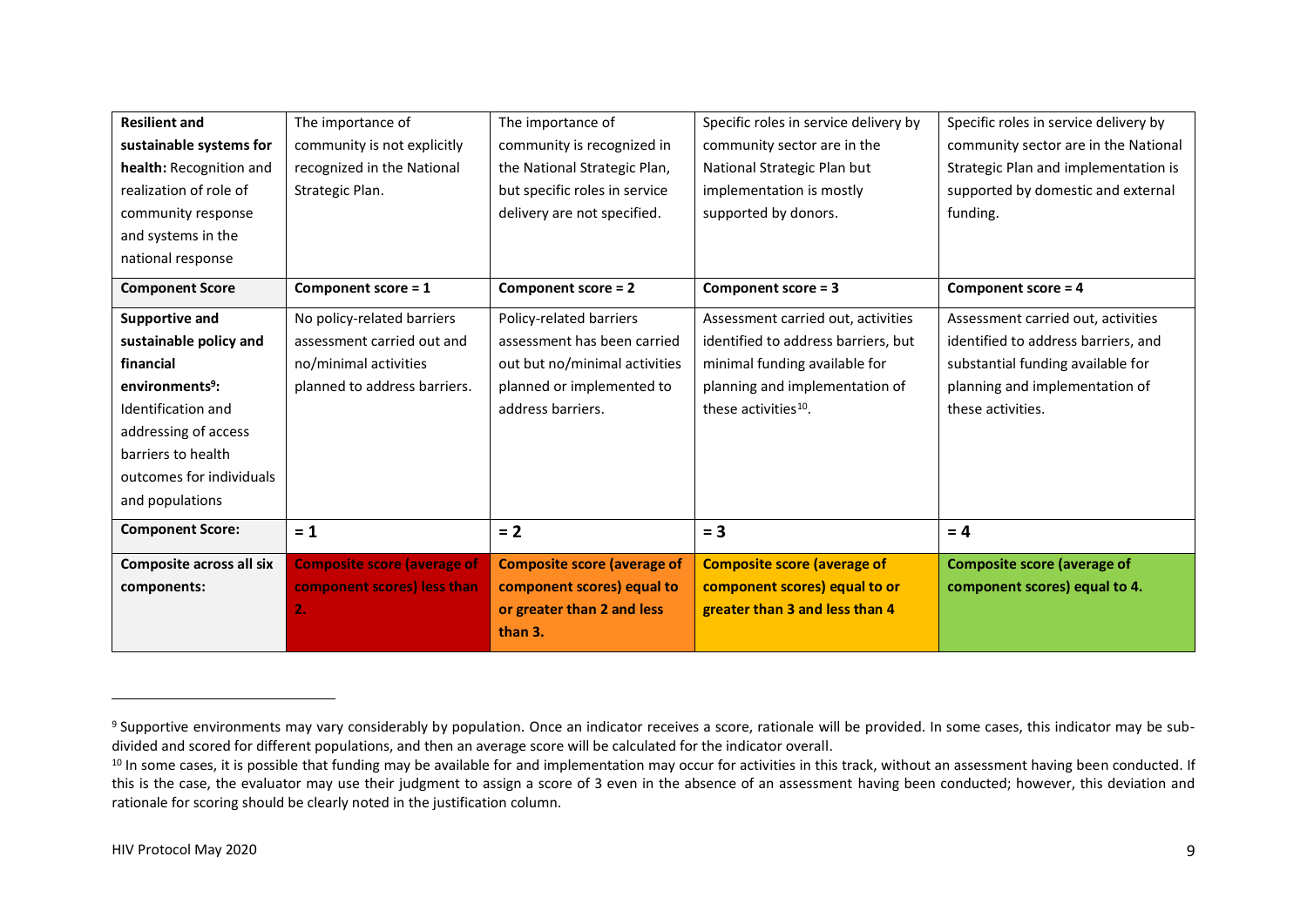## **Domains of Inquiry**

In most cases the country's HIV National Strategy will contain goals and objectives that are not just about preventing transmission and treating illness but are also about how services and programs are planned, managed and monitored. They may also include attention to objectives in cross-cutting areas of inclusivity, and in creating an enabling environment and a set of systems that need to be in place to ensure that programs and services can function effectively. The Domains of Inquiry are presented in further detail below, including key elements for investigation.

| <b>Domains</b>                                                                  | Key questions: What role has Global Fund investment played in this?<br>What gaps/opportunities exist?                                                                                                                                                                                                                      |
|---------------------------------------------------------------------------------|----------------------------------------------------------------------------------------------------------------------------------------------------------------------------------------------------------------------------------------------------------------------------------------------------------------------------|
| 1.1. Strategic information, planning,<br>monitoring, evaluation and<br>learning | Elements: National Strategic Plan (NSP) based on epidemiology<br>(highest priorities in Plan reflect those most at risk $^{11}$ of or already<br>living with the disease); NSP reflected in programming (highest<br>priorities in the Plan are highest priorities in programming);<br>connection between data and practice |
| 1.2. Resilient and sustainable<br>health and community<br>systems               | Elements: Procurement and supply systems in place that adequately<br><i>support the program;</i> adequate health workforce training and health<br>financing; mechanisms exist to allow community organizations to<br>contribute/participate in the response                                                                |
| 1.3. Supportive and sustainable<br>policy and financial<br>environments         | Elements: Access barriers to health outcomes for individuals and<br>populations identified and addressed                                                                                                                                                                                                                   |

### **Results Chain by Domain**

To evaluate the extent to which – and how – the Global Fund grants have helped enable countries to achieve a) the goals and objectives described in their national disease strategic plans and overall health sector strategy, and b) the goals and objectives agreed in the grant agreements.

Questions will focus on the results chain:

- *What inputs<sup>12</sup> have been made?* Inputs include resources, contributions, and investments that go into a program.
- *What outputs came from those inputs?* Outputs are the activities, services, events and products that result from the inputs.
- *What outcomes have been observed and reported as a result of the outputs?* Outcomes are the results or changes related to health programming results from the outputs.

<sup>&</sup>lt;sup>11</sup> It should be noted that at-risk populations vary greatly by disease. For HIV, depending on circumstance, atrisk populations in Focused Countries are likely to be key populations

 $12$  The starting point for a results chain can vary based on the perspective of the individual planning or evaluating a program. For the purposes of these evaluations, which focus on the use o

f Global Fund investments, the starting point for the results chain is the resources invested by the Global Fund (and any relevant co-financing from the country). Activities implemented as a result of those investments are classified as outputs for the purpose of these evaluations.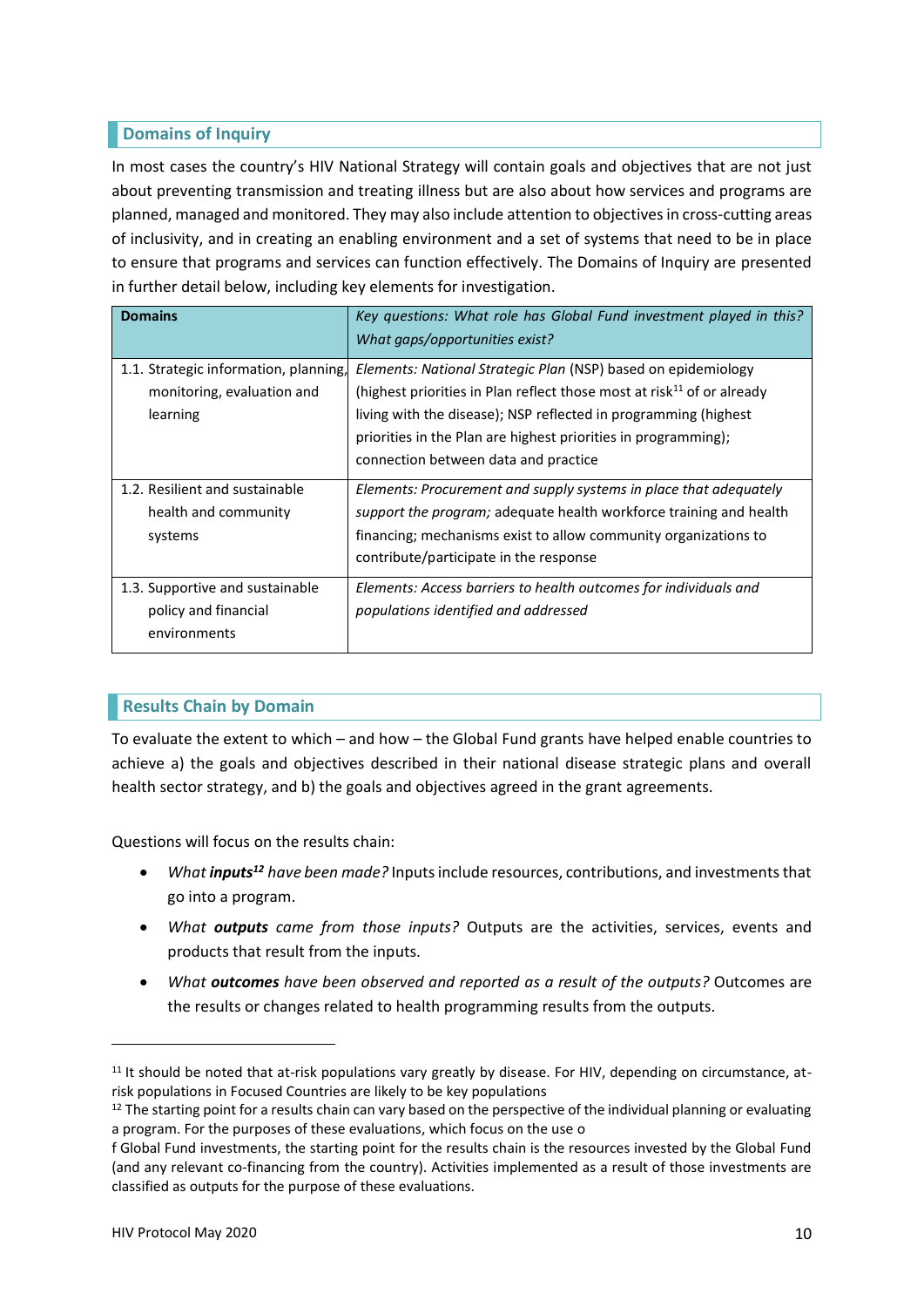Examples of the areas on which to focus are set out below under each Domain of Inquiry. The actual areas that will be focused on will depend on country context and will be specified during the detailed evaluation planning process.

### *1.1. Strategic information, planning, and investment*

*\*Note: Data quality evaluation (the extent to which country data systems generate, report* on and use quality data) is covered under Objective 3.

| <b>Inputs</b>                | <b>Outputs</b>                         | <b>Outcomes</b>                      |
|------------------------------|----------------------------------------|--------------------------------------|
| What support to the national | What was accomplished as a result of   | What has changed as a result of      |
| program is planned in the    | the inputs (from PUDR and              | these accomplishments?               |
| Global Fund Funding Request, | interviews)?                           | - Updated National Strategy          |
| Grant Agreement and/or       | - Revised policies and guidance        | - Increased range, coverage,         |
| budget?                      | materials                              | consistency of services              |
| - Staffing                   | - National Strategies and Action Plans | - Increased political or financial   |
| - Technical assistance       | - Uptake of new evidence-informed      | support for the program              |
| - System support             | methods, e.g. medicines or             | - Improved management of the         |
|                              | diagnostic tools                       | program:                             |
|                              | - Gender and age disaggregation of     | o Increase in consistent access      |
|                              | infection, testing and treatment       | to essential medicines and           |
|                              | data                                   | commodities                          |
|                              | - Costing information/                 | $\circ$ Improved risk assessment and |
|                              | investment case                        | risk management                      |
|                              | -Use of data to change                 | o Stronger, more stable service      |
|                              | models/programing                      | delivery sector                      |
|                              | - Coordination                         | - Improved outcomes resulting        |
|                              | - Sector development                   | from changes linked to data          |
|                              |                                        | analysis [also Objectives 2 & 3]     |

# *1.2. Resilient and sustainable health and community systems*

*\*Note: Service delivery and quality issues are included under Objective 2. Data quality is included under Objective 3. Financial sustainability and programmatic sustainability are included under Objective 4.*

| Inputs | <b>Dutputs</b> | Outcomes |
|--------|----------------|----------|
|--------|----------------|----------|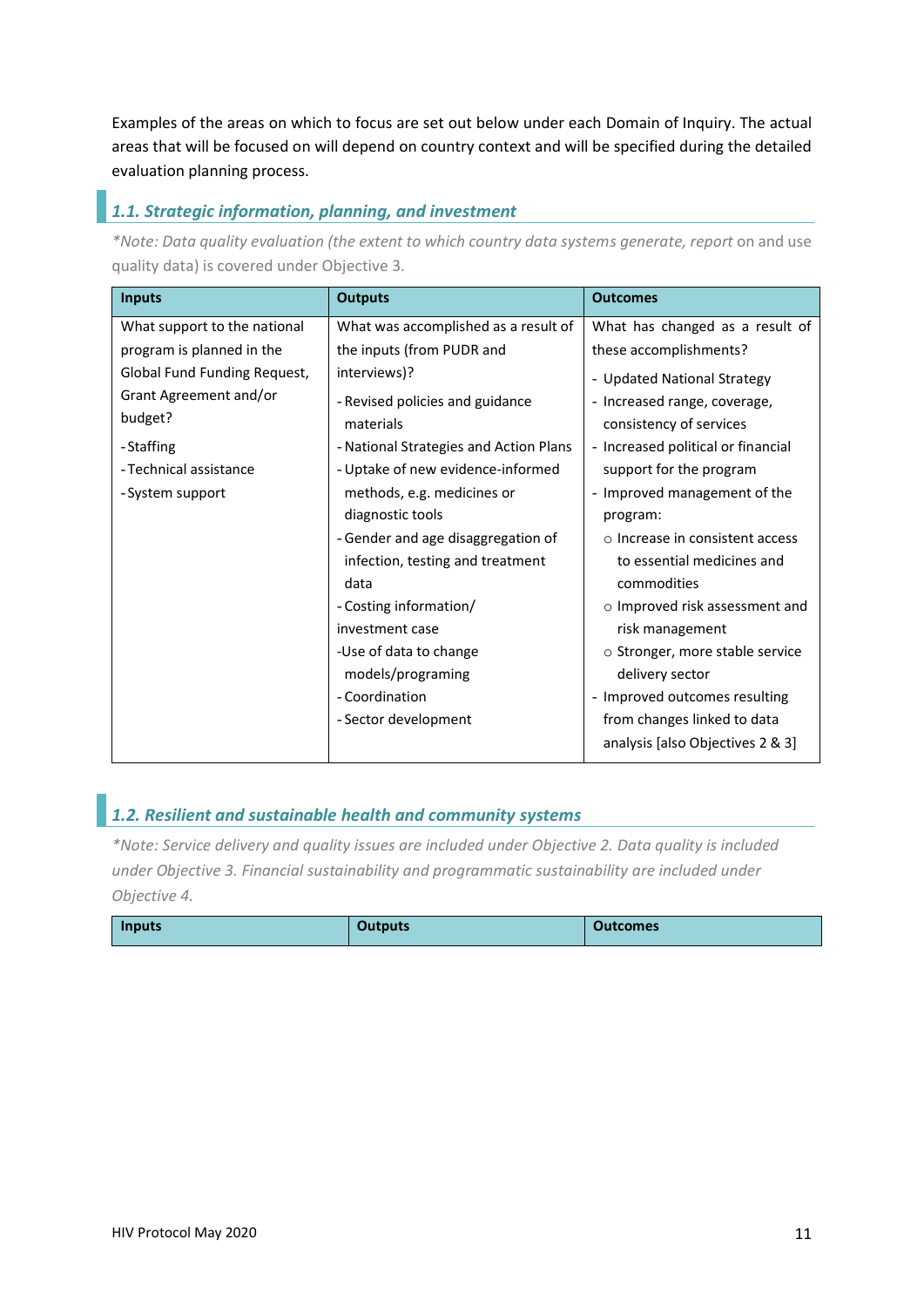| - What technical, financial and    | What has been                     | What has changed?               |
|------------------------------------|-----------------------------------|---------------------------------|
| staffing support is planned in the | implemented/achieved (from        | - Improvement in consistent     |
| Global Fund Funding Request,       | PUDR and interviews)?             | supply of essential commodities |
| Grant Agreement and/or budget      | - Improvements in PSM systems     | and services: medicines, test   |
| for:                               | from ordering to stocks available | kits, means of prevention       |
| $\circ$ commodity procurement and  | at point of service delivery      | (condoms, lubricant, clean      |
| supply management systems          | - Laboratory strengthening        | needles and syringes for people |
| (PSM)                              | - Appropriately structured health | who use drugs, bed nets)        |
| o laboratories                     | budget, including allocation to   | - More accurate, timely         |
| $\circ$ health financing           | community services and            | monitoring of PSM issues        |
| o community systems                | integrated Community Case         | through community monitoring    |
| strengthening                      | Management (iCCM)                 | - Improved health outcomes due  |
| $\circ$ community monitoring       |                                   | to improvements to financing    |
|                                    |                                   | health activities               |
|                                    |                                   |                                 |

# *1.3. Supportive and sustainable policy and financial environments*

| <b>Inputs</b>                       | <b>Outputs</b>                        | <b>Outcomes</b>                   |
|-------------------------------------|---------------------------------------|-----------------------------------|
| What support to the national        | What has been                         | What has changed?                 |
| program is planned in the Global    | implemented/achieved (from            | - Increased access to services by |
| Fund Funding Request, Grant         | PUDR and interviews)?                 | key and vulnerable populations    |
| Agreement and/or budget?            | - Training, reporting and redress     | - Improved health among key and   |
| - Support for policy assessments    | mechanisms                            | vulnerable populations            |
| - Support for policy and law reform | - Legal clinics and services          | - Decrease in access barriers     |
| - Support to remove access          | - inclusivity/access training for key |                                   |
| barriers to access services         | populations                           |                                   |
|                                     | - Initiatives to address practices    |                                   |
|                                     | that create inequity in access to     |                                   |
|                                     | services                              |                                   |
|                                     | - Policy and procedure reform in      |                                   |
|                                     | particular settings e.g., prisons     |                                   |
|                                     | - Collaboration between public        |                                   |
|                                     | health and other potentially          |                                   |
|                                     | conflicting policy areas (illicit     |                                   |
|                                     | drug use, security, defense,          |                                   |
|                                     | immigration)                          |                                   |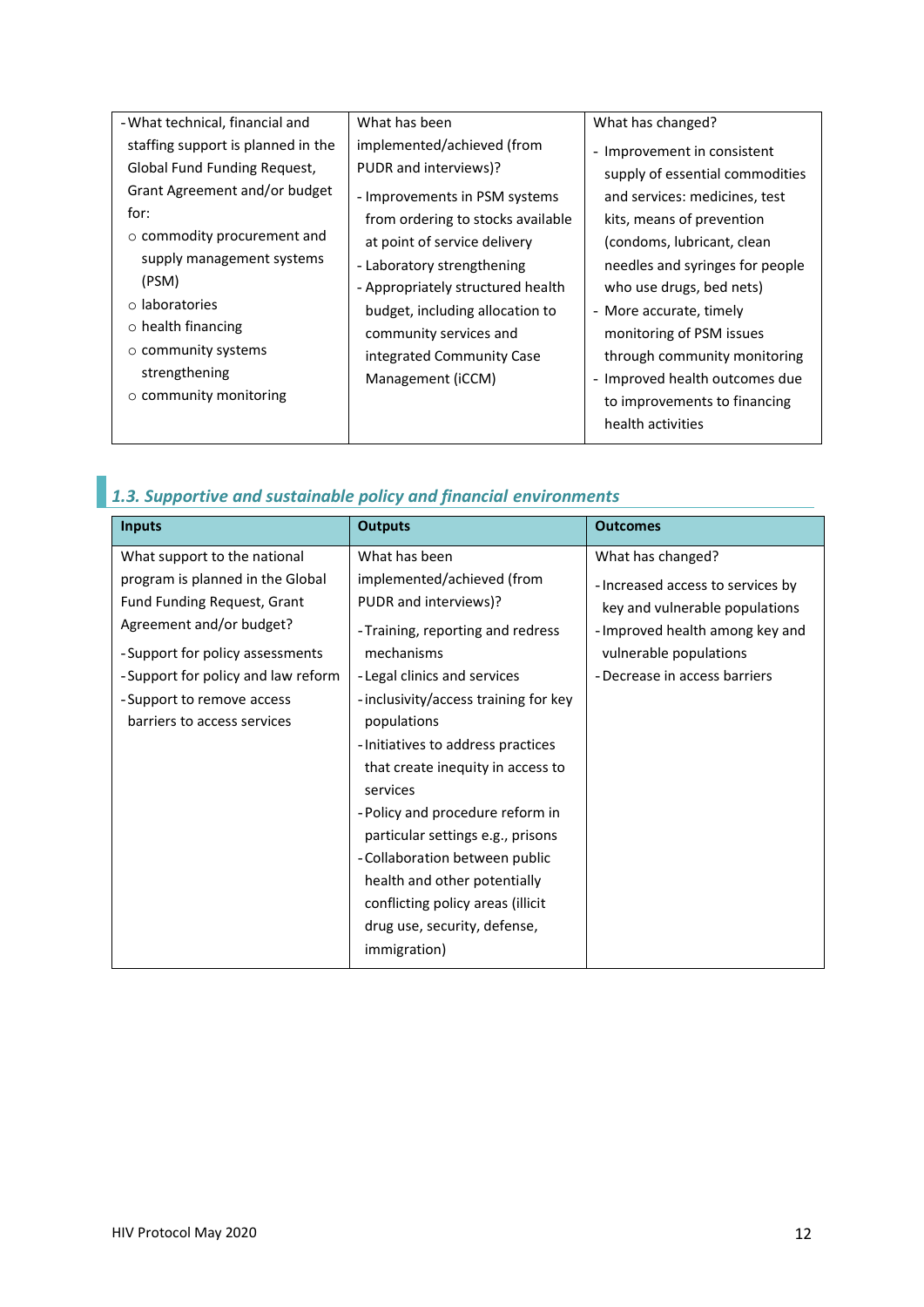#### **OBJECTIVE 2: EVALUATE THE EXTENT TO WHICH SERVICE DELIVERY SYSTEMS (HEALTH FACILITY AND COMMUNITY) DELIVER QUALITY SERVICES**

### **Core Indicators**

Core indicators for Objective 2 are disease-specific. Therefore, a scale is presented below for each disease component.

| <b>Component - HIV</b>       | <b>Level Definitions</b>                    |                                 |                                  |                                  |
|------------------------------|---------------------------------------------|---------------------------------|----------------------------------|----------------------------------|
|                              | <b>Very Poor</b>                            | <b>Poor</b>                     | <b>Moderate</b>                  | Good                             |
| Key populations reached:     | Key population #1: Coverage is              | Key population #1: Coverage is  | Key population #1: Coverage is   | Key population #1: Coverage is   |
| % of 2 key populations       | less than 20%.                              | equal to or greater than 20%    | equal to or greater than 50% and | equal to or greater than 70%.    |
| with highest prevalence      |                                             | and less than 50%.              | less than 70%.                   |                                  |
| reached by defined           | Sub-component Score = 1                     | Sub-component Score = 2         | Sub-component Score = 3          | Sub-component Score = 4          |
| packages of services         | Key population #2: Coverage is              | Key population #2: Coverage is  | Key population #2: Coverage is   | Key population #2: Coverage is   |
|                              | less than 20%.                              | equal to or greater than 20%    | equal to or greater than 50% and | equal to or greater than 70%.    |
|                              |                                             | and less than 50%.              | less than 70%.                   |                                  |
|                              | Sub-component Score = 1                     | Sub-component Score = 2         | Sub-component Score = 3          | Sub-component Score = 4          |
| <b>Component Score:</b>      |                                             |                                 |                                  |                                  |
| Average of two Sub-          | $= 1$                                       | $= 2$                           | $= 3$                            | $= 4$                            |
| component Scores             |                                             |                                 |                                  |                                  |
| PLHIV who know their         | is less than 40%.                           | is equal to or greater than 40% | is equal to or greater than 55%  | is equal to or greater than 70%. |
| status: % of estimated       |                                             | and less than 55%.              | and less than 70%.               |                                  |
| people living with HIV who   |                                             |                                 |                                  |                                  |
| know their positive status   |                                             |                                 |                                  |                                  |
| <b>Component Score:</b>      | $= 1$                                       | $= 2$                           | $= 3$                            | $= 4$                            |
| Linkage to treatment and     | Little evidence <sup>13</sup> of linkage to | Some evidence of linkage to     | Evidence of linkage to care or   | Evidence of linkage to care or   |
| care: Availability and types | care or linkage from TB and                 | care or linkage from TB and     | linkage from TB and antenatal    | linkage from TB and antenatal    |
| of linkage programs          | antenatal programs.                         | antenatal programs but with     | programs, but with consistently  | programs but with no             |
|                              |                                             | consistently reported gaps      |                                  | consistently reported gaps       |

<sup>&</sup>lt;sup>13</sup> There are no universal, agreed-upon measurements for tracking linkage to care. In the absence of reliable, HMIS-driven data on this indicator, evidence in this area is likely to arise from reports by health care workers or program beneficiaries, collected during key informant interviews or focus groups. Once evaluators feel that credible evidence has been obtained from these sources, they will work to triangulate this evidence with other sources, in order to select a score for this indicator which best reflects reality.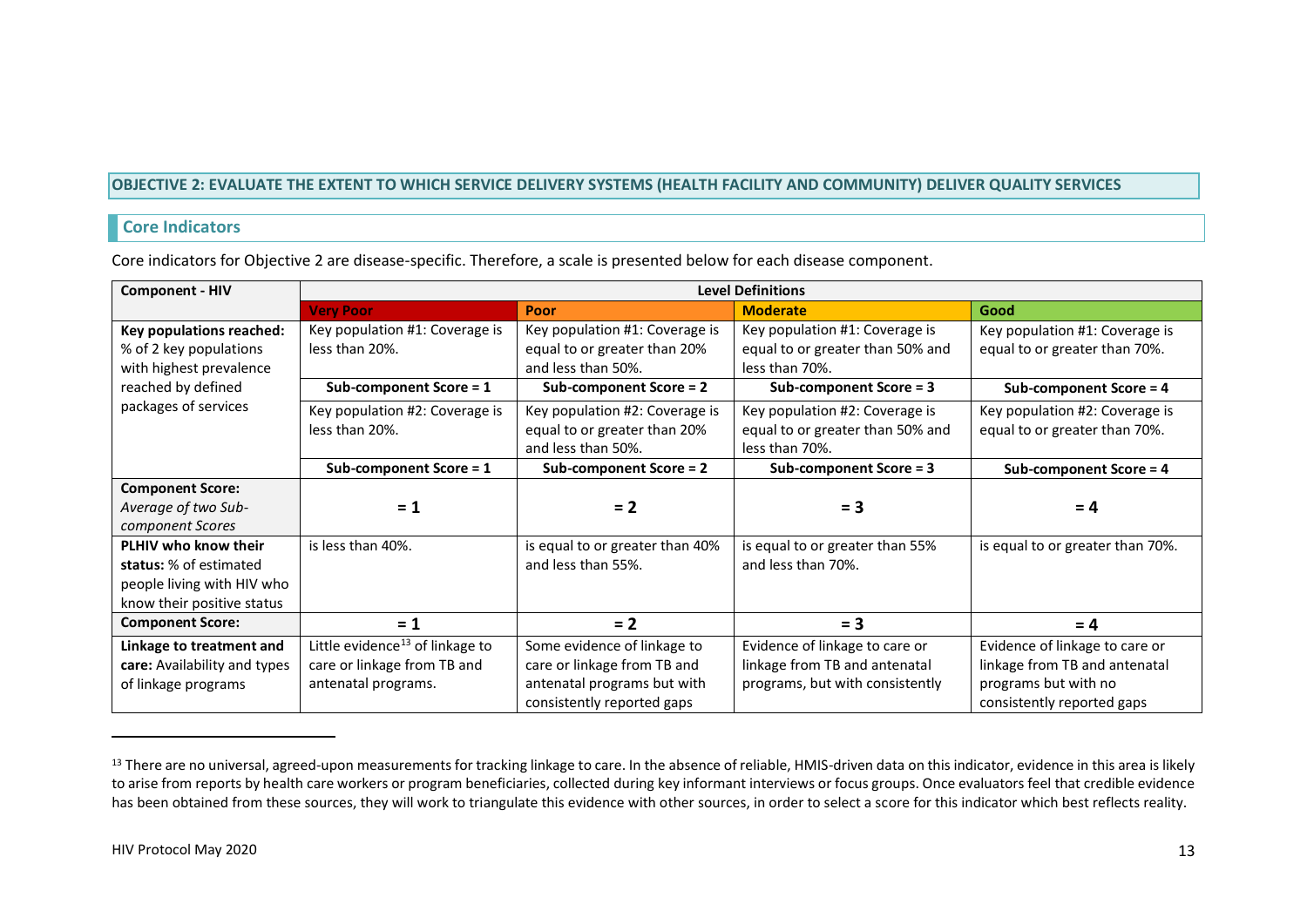| between diagnosis/              |                                    | related to multiple key            | reported gaps related a single key | related to any key population or   |
|---------------------------------|------------------------------------|------------------------------------|------------------------------------|------------------------------------|
| screening and treatment         |                                    | populations or geographic          | population or geographic area.     | geographic area.                   |
|                                 |                                    | areas.                             |                                    |                                    |
| <b>Component Score:</b>         |                                    | $= 2$                              | $= 3$                              | $= 4$                              |
|                                 | $= 1$                              |                                    |                                    |                                    |
| ART coverage: % of              | is less than 30%.                  | is equal to or greater than 30%    | is equal to or greater than 50%    | is equal to or greater than 70%.   |
| estimated people living         |                                    | and less than 50%.                 | and less than 70%.                 |                                    |
| with HIV currently on ART       |                                    |                                    |                                    |                                    |
| (adults and children)           |                                    |                                    |                                    |                                    |
| <b>Component Score:</b>         | $= 1$                              | $= 2$                              | $= 3$                              | $= 4$                              |
| 12-month ART retention:         | is less than 60%.                  | is equal to or greater than 60%    | is equal to or greater than 75%    | is equal to or greater than 85%.   |
| % of people who ever            |                                    | and less than 75%.                 | and less than 85%.                 |                                    |
| initiated ART and are still     |                                    |                                    |                                    |                                    |
| on ART at 12 months after       |                                    |                                    |                                    |                                    |
| ART initiation (adults and      |                                    |                                    |                                    |                                    |
| children)                       |                                    |                                    |                                    |                                    |
| <b>Component Score:</b>         | $= 1$                              | $= 2$                              | $= 3$                              | $= 4$                              |
| Viral suppression: % of         | is less than 20%.                  | is equal to or greater than 20%    | is equal to or greater than 35%    | is equal to or greater than 50%.   |
| people who are retained in      |                                    | and less than 35%.                 | and less than 50%.                 |                                    |
| ART for at least 6 months       |                                    |                                    |                                    |                                    |
| with viral load $<$ 1,000       |                                    |                                    |                                    |                                    |
| copies/ml                       |                                    |                                    |                                    |                                    |
| <b>Component Score:</b>         | $= 1$                              | $= 2$                              | $= 3$                              | $= 4$                              |
| <b>Composite across all six</b> | <b>Composite score (average of</b> | <b>Composite score (average of</b> | <b>Composite score (average of</b> | <b>Composite score (average of</b> |
| components:                     | component scores) less than 2      | component scores) equal to or      | component scores) equal to or      | component scores) equal to 4       |
|                                 |                                    | greater than 2 and less than 3     | greater than 3 and less than 4     |                                    |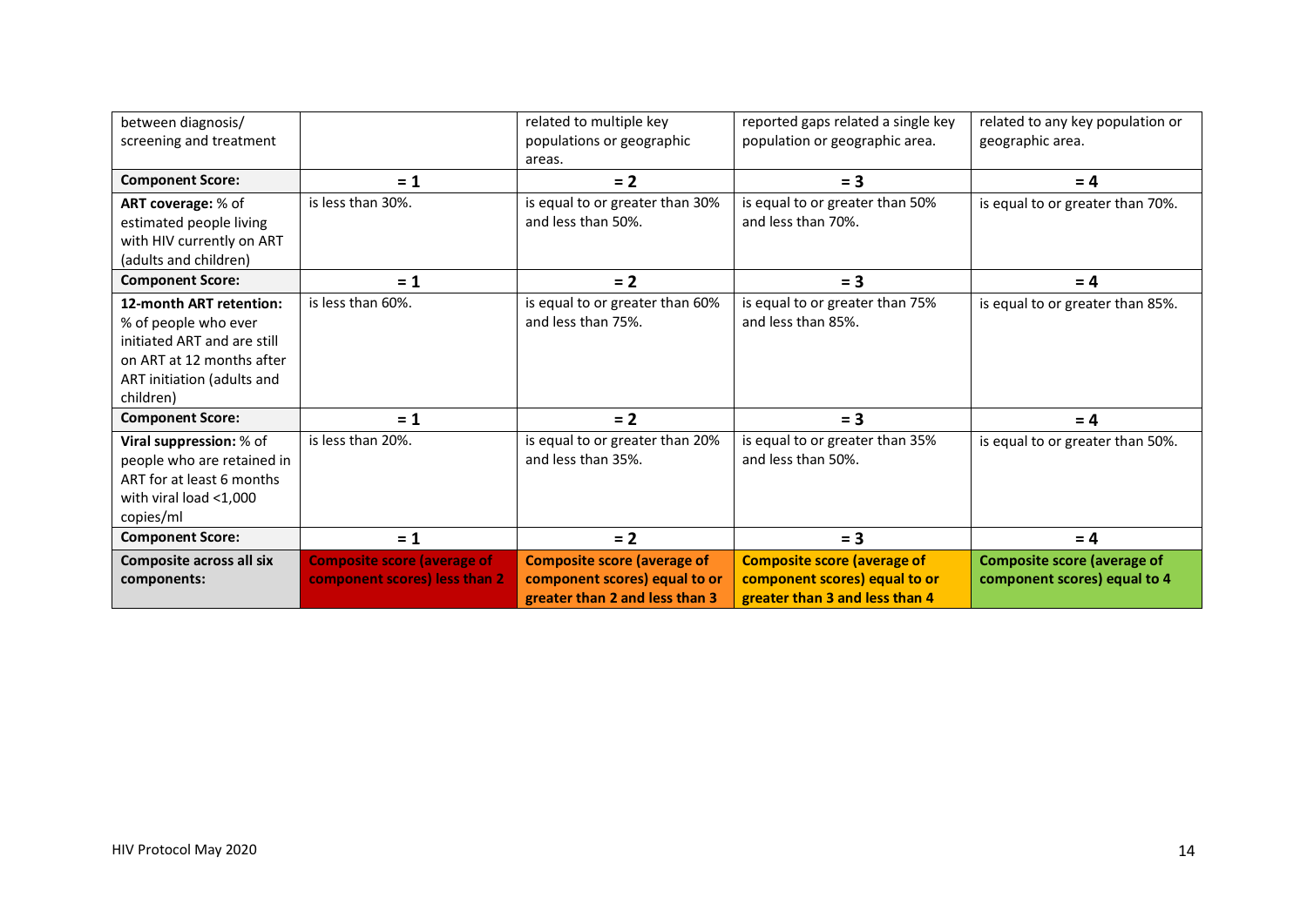### **Domains of Inquiry**

| <b>Domains</b>                                                 | Key questions: What role has Global Fund investment played in this?<br>What gaps/opportunities exist?                                                                                                                                                                                                                                                                                                               |
|----------------------------------------------------------------|---------------------------------------------------------------------------------------------------------------------------------------------------------------------------------------------------------------------------------------------------------------------------------------------------------------------------------------------------------------------------------------------------------------------|
| 2.1. Prevention                                                | Elements: Prevention programs among general and key/vulnerable<br>populations; community-led outreach and interventions                                                                                                                                                                                                                                                                                             |
| 2.2. Screening/testing and<br>diagnosis/knowledge of<br>status | Elements: Screening and testing, including attention to populations<br>under-diagnosed; extent of community involvement in prevention,<br>screening and diagnosis                                                                                                                                                                                                                                                   |
| 2.3. Linkage to treatment and<br>care                          | Elements: Specific linkage initiatives to assist people to access treatment<br>& care; extent of community involvement in linkage; implementation of<br>effective models, including evidence of innovation                                                                                                                                                                                                          |
| 2.4. Treatment, clinical care and<br>monitoring                | Elements: Monitoring of treatment success - (for HIV, sustained,<br>undetectable viral load; for TB, successful treatment; for TB-HIV<br>coinfection, integrated care; for malaria, successful treatment and<br>access to bed nets); attention to under-treated populations; systems to<br>assist people to maintain/complete treatment; attention to co-<br>morbidities and critical enablers to treatment success |
| 2.5. Approach and methods for<br>quality assurance             | Elements: Disease-specific or National Quality Policy and Strategy;<br>governance structures; stakeholder analysis; situation analysis; methods<br>used to define quality; interventions for which quality is being assessed;<br>interventions for which quality is being improved; methods to improve<br>quality; metrics of quality improvement                                                                   |

## **Results Chain by Domain**

Under each Domain of Inquiry, the evaluation will focus on the extent to which the Global Fund allocations have helped enable service delivery systems (health facility and community) to deliver quality services.

Questions will focus on the results chain:

- *What inputs* have been supported?
- *What outputs* came from those inputs?
- *What outcomes* have been observed and reported?

Examples of the areas on which to focus are set out below under each Domain of Inquiry. The actual areas that will be focused on will depend on country context and will be specified during the detailed evaluation planning process.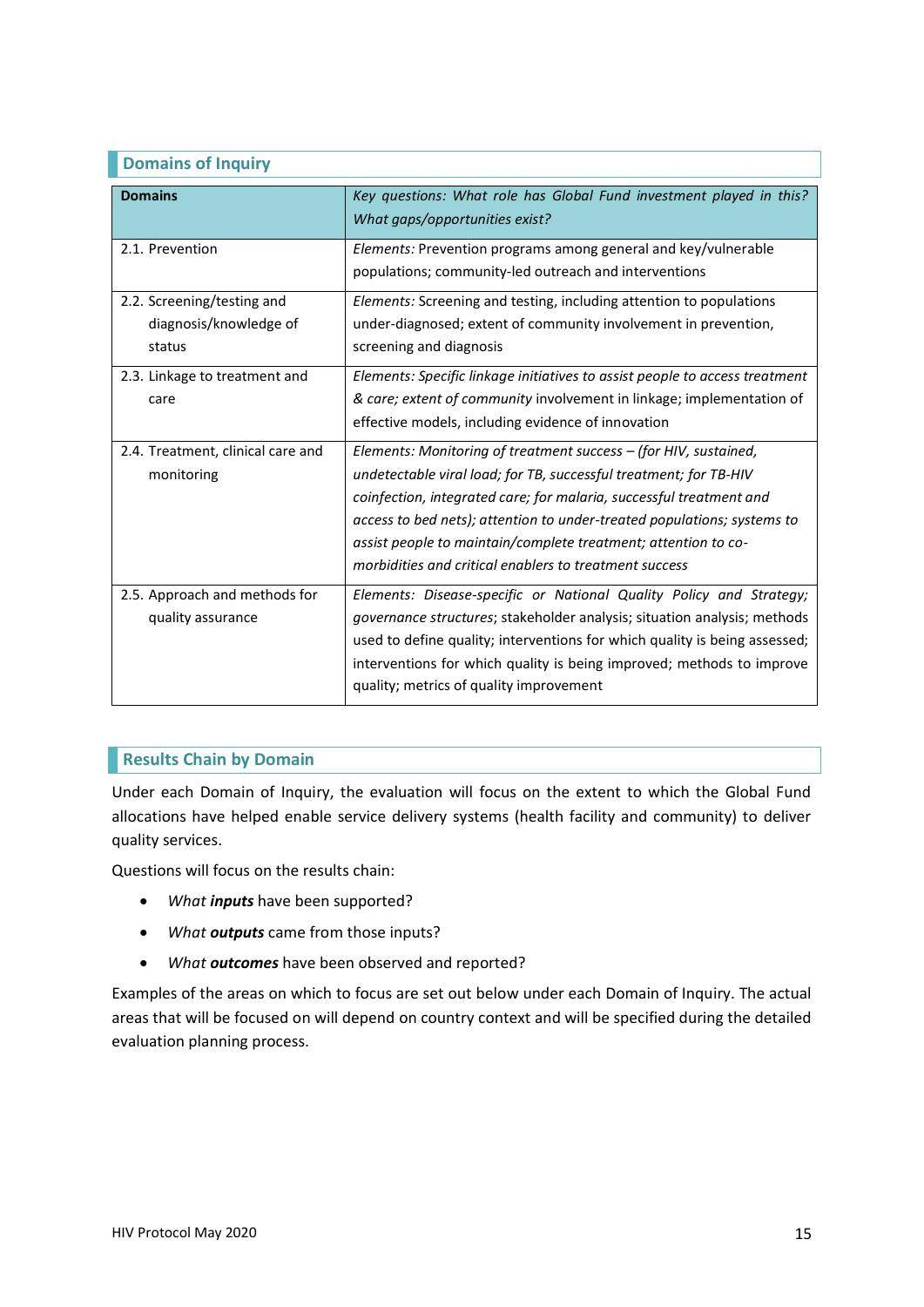# *2.1. Prevention*

| <b>Inputs</b>                                                                | <b>Outputs</b>                 | <b>Outcomes</b>              |
|------------------------------------------------------------------------------|--------------------------------|------------------------------|
| What support to the national program is                                      | What has been                  | What has changed?            |
| planned in the Global Fund Funding                                           | implemented/achieved?          | - Increased reach into key   |
| Request, Grant Agreement and/or                                              | - Campaigns                    | and vulnerable populations   |
| budget?                                                                      | - IEC materials                | and coverage with            |
| - Information/education                                                      | - Outreach services to key and | prevention services          |
| campaigns among general                                                      | vulnerable populations         | - Greater geographical       |
| population/key populations                                                   | - Increased access to          | coverage and frequency of    |
| - Specific outreach and behavior                                             | prevention commodities         | vector control initiatives   |
| change communication to key and                                              |                                | - Safer environments: vector |
| vulnerable populations                                                       |                                | control                      |
| - Provision of means of prevention                                           |                                |                              |
| (commodities e.g. condoms and                                                |                                |                              |
| lubricant; needles & syringes; bed                                           |                                |                              |
| nets and IRS)                                                                |                                |                              |
| - Supporting treatment for prevention:                                       |                                |                              |
| PrEP, PEP, PMTCT for HIV; preventive                                         |                                |                              |
| therapy for TB; Seasonal Malaria                                             |                                |                              |
| Chemoprevention                                                              |                                |                              |
| - Attention to risk environments - e.g.<br>malaria vector control; TB 'cough |                                |                              |
| desks' in clinics                                                            |                                |                              |
|                                                                              |                                |                              |

# *2.2. Screening/testing and diagnosis/knowledge of status*

| <b>Inputs</b>                            | <b>Outputs</b>                    | <b>Outcomes</b>                                       |
|------------------------------------------|-----------------------------------|-------------------------------------------------------|
| What support to the national program is  | What has been                     | What has changed?                                     |
| planned in the Global Fund Funding       | implemented/achieved?             | - Increased coverage of                               |
| Request, Grant Agreement and/or          | -More options for testing         | testing services                                      |
| budget?                                  | access: community testing,        | Increase in proportion of<br>$\overline{\phantom{a}}$ |
| - Support to services for increased      | youth-friendly services; after-   | people with the infection or                          |
| screening and testing                    | hours clinics; testing integrated | illness who know their                                |
| - Support for new models (e.g.           | into other services – STI, SRH,   | status – by general and key/                          |
| community testing and counseling;        | MCH, Primary care                 | vulnerable populations                                |
| self-testing)                            | -Cross-program integration of     | - Increased positivity and                            |
| - Support for new guidance materials,    | testing where relevant            | vield                                                 |
| policies                                 | /indicated (HIV/TB/malaria)       |                                                       |
| - Laboratory support                     | -Consistent access to test kits   |                                                       |
| - Purchase and supply of test kits       | and microscopy (for malaria)      |                                                       |
| - Support for testing in harder to reach |                                   |                                                       |
| settings e.g. closed settings, migrant   |                                   |                                                       |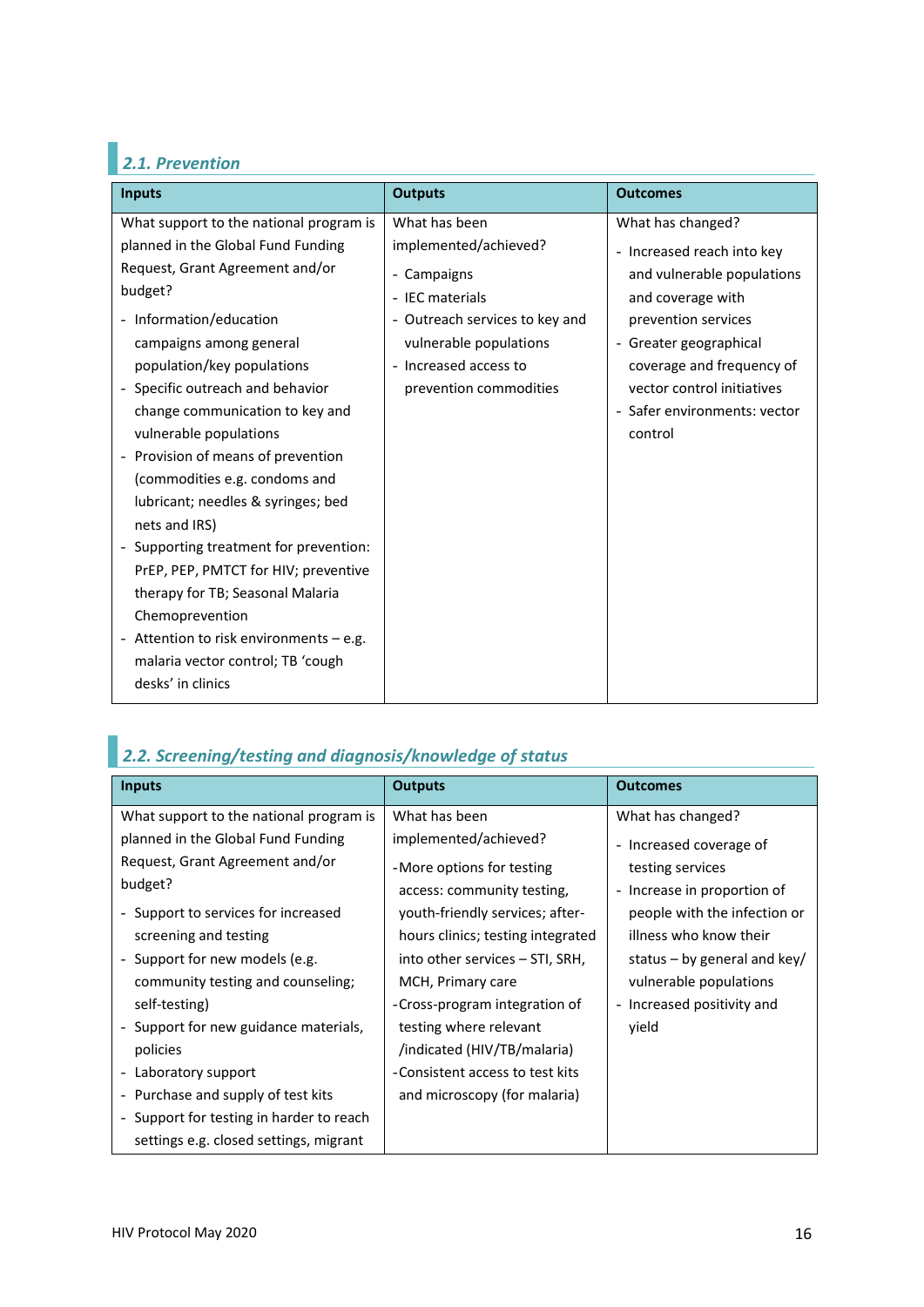| camps, geographically isolated |  |
|--------------------------------|--|
| populations                    |  |

# *2.3. Linkage to treatment and care*

| <b>Inputs</b>                      | <b>Outputs</b>                      | <b>Outcomes</b>                  |
|------------------------------------|-------------------------------------|----------------------------------|
| What support to the national       | What has been implemented/          | What has changed?                |
| program is planned in the Global   | achieved?                           | - Increased proportion of people |
| <b>Fund Funding Request, Grant</b> | - Outreach services to key and      | tested positive that reach       |
| Agreement and/or budget?           | vulnerable populations by           | clinical services and commence   |
| - Accompanied referral of people   | NGOs, clinics and community         | treatment                        |
| tested to clinical care sites      | organizations                       | - Reduced loss to follow up      |
| - Support to community             | - Key and vulnerable population     |                                  |
| organizations for ongoing          | peers on staff in clinics as        |                                  |
| partnerships with clinics          | navigators                          |                                  |
| Expansion of treatment and care    | - Counseling at testing sites, with |                                  |
| access to isolated                 | immediate accompanied               |                                  |
| areas/populations                  | referral where appropriate          |                                  |
| - Support to community             |                                     |                                  |
| organizations for case finding     |                                     |                                  |

# *2.4. Treatment, clinical care and monitoring*

| <b>Inputs</b>                        | <b>Outputs</b>                    | <b>Outcomes</b>                   |
|--------------------------------------|-----------------------------------|-----------------------------------|
| What support to the national         | What has been                     | What has changed?                 |
| program is planned in the Global     | implemented/achieved?             | -Increased geographical coverage  |
| Fund Funding Request, Grant          | - Staff appropriately trained     | of treatment services             |
| Agreement and/or budget?             | - Increase in availability of key | -Increase in competent and        |
| - Technical and staffing support to  | population-friendly services      | sensitive workforce               |
| treatment clinics                    | - Standards of care established   | -Increase in the number of people |
| -Support for health worker           | and adopted in treatment          | completing treatment              |
| sensitivity training, development    | centers                           | -Decreased loss to follow-up      |
| of protocols and standards of        | - Complaints and feedback         |                                   |
| care                                 | mechanisms in place               |                                   |
| - Support for follow-up of patients  | - Wider range of treatment center |                                   |
| on treatment in community            | options - community clinics,      |                                   |
| -Support for innovation in           | public health clinics             |                                   |
| treatment delivery and               | - Wider availability of point-of- |                                   |
| adherence support                    | care clinical monitoring (HIV     |                                   |
| - Support to NGOs and community      | Viral load testing, TB testing)   |                                   |
| groups to link with clinics for case |                                   |                                   |
| management/ peer support             |                                   |                                   |
| - Point-of-care clinical monitoring  |                                   |                                   |
| - Establishment of complaints        |                                   |                                   |
| management, community input          |                                   |                                   |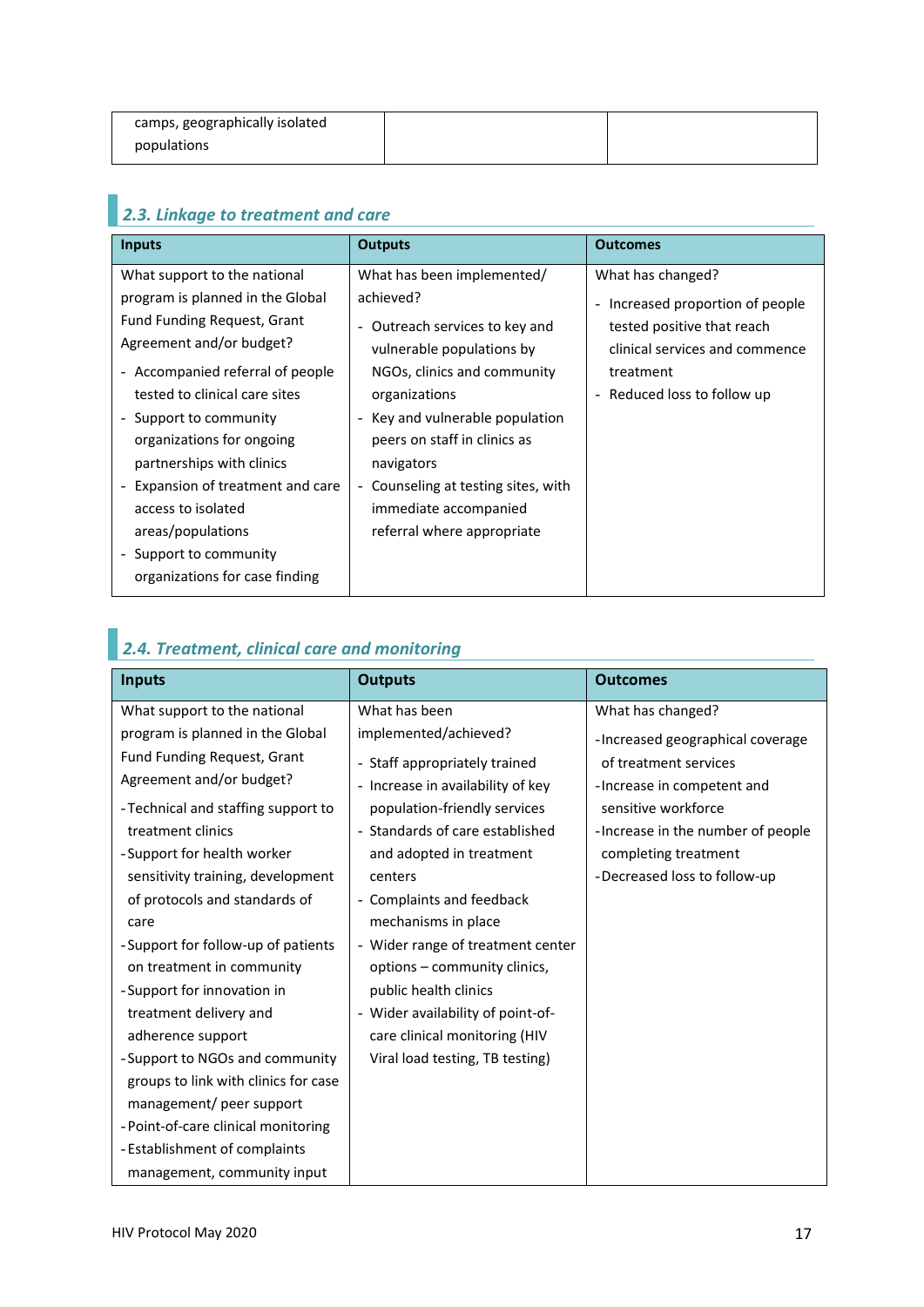| and quality improvement    |  |
|----------------------------|--|
| systems in care clinics    |  |
| - Support for expansion of |  |
| treatment sites            |  |

|  |  |  | 2.5. Approach and methods for quality assurance |  |  |
|--|--|--|-------------------------------------------------|--|--|
|--|--|--|-------------------------------------------------|--|--|

| <b>Inputs</b>                                                                     | <b>Outputs</b>                 | <b>Outcomes</b>            |  |
|-----------------------------------------------------------------------------------|--------------------------------|----------------------------|--|
| What support to the national program is planned                                   | What has been                  | What has changed?          |  |
| in the Global Fund Funding Request, Grant                                         | implemented/achieved?          | - Service quality          |  |
| Agreement and/or budget?                                                          | - Service quality assessment   | prioritized                |  |
| - Technical, financial and staffing support to:                                   | and improvement plans          | - Increased                |  |
| Center disease responses around<br>$\circ$                                        | - National Quality Policy and  | understanding of           |  |
| evidence-informed approaches                                                      | Strategy                       | service quality,           |  |
| Design disease-specific quality<br>O                                              | - Quality definition standards | stakeholders to be         |  |
| improvement processes                                                             | and/or statements for          | involved in quality        |  |
| Develop National Quality Policy and<br>$\circ$                                    | aspects of disease-specific    | improvement and            |  |
| Strategy                                                                          | service delivery               | service quality situation  |  |
| Define services whose quality should be<br>$\circ$                                | - Stakeholder analysis reports | - Increased effectiveness, |  |
| improved                                                                          | Situation analysis reports     | efficiency, accessibility, |  |
| - Support for developing national definitions of                                  | - Quality improvement          | acceptability, patient-    |  |
| quality comprising:                                                               | interventions implemented      | centeredness, equity,      |  |
| effectiveness<br>$\circ$                                                          | - Quality improvement          | timeliness and safety of   |  |
| efficiency<br>O                                                                   | measures published, with       | key disease-specific       |  |
| accessibility<br>$\circ$                                                          | regular reports against        | services which are         |  |
| acceptability<br>$\circ$                                                          | progress                       | consistent with current    |  |
| patient-centeredness<br>$\circ$                                                   |                                | professional knowledge     |  |
| equity<br>$\circ$                                                                 |                                |                            |  |
| timeliness<br>$\circ$                                                             |                                |                            |  |
| safety<br>$\circ$                                                                 |                                |                            |  |
| - Support for stakeholder analysis and situation                                  |                                |                            |  |
| analysis                                                                          |                                |                            |  |
| - Support for developing service quality<br>improvement methods and interventions |                                |                            |  |
| addressing:                                                                       |                                |                            |  |
| effectiveness                                                                     |                                |                            |  |
| o efficiency                                                                      |                                |                            |  |
| accessibility<br>O                                                                |                                |                            |  |
| acceptability<br>$\circ$                                                          |                                |                            |  |
| patient-centeredness<br>O                                                         |                                |                            |  |
| equity<br>O                                                                       |                                |                            |  |
| timeliness<br>$\Omega$                                                            |                                |                            |  |
| safety<br>$\circ$                                                                 |                                |                            |  |
| Support for development of quality                                                |                                |                            |  |
| improvement indicators and measuring                                              |                                |                            |  |
| progress                                                                          |                                |                            |  |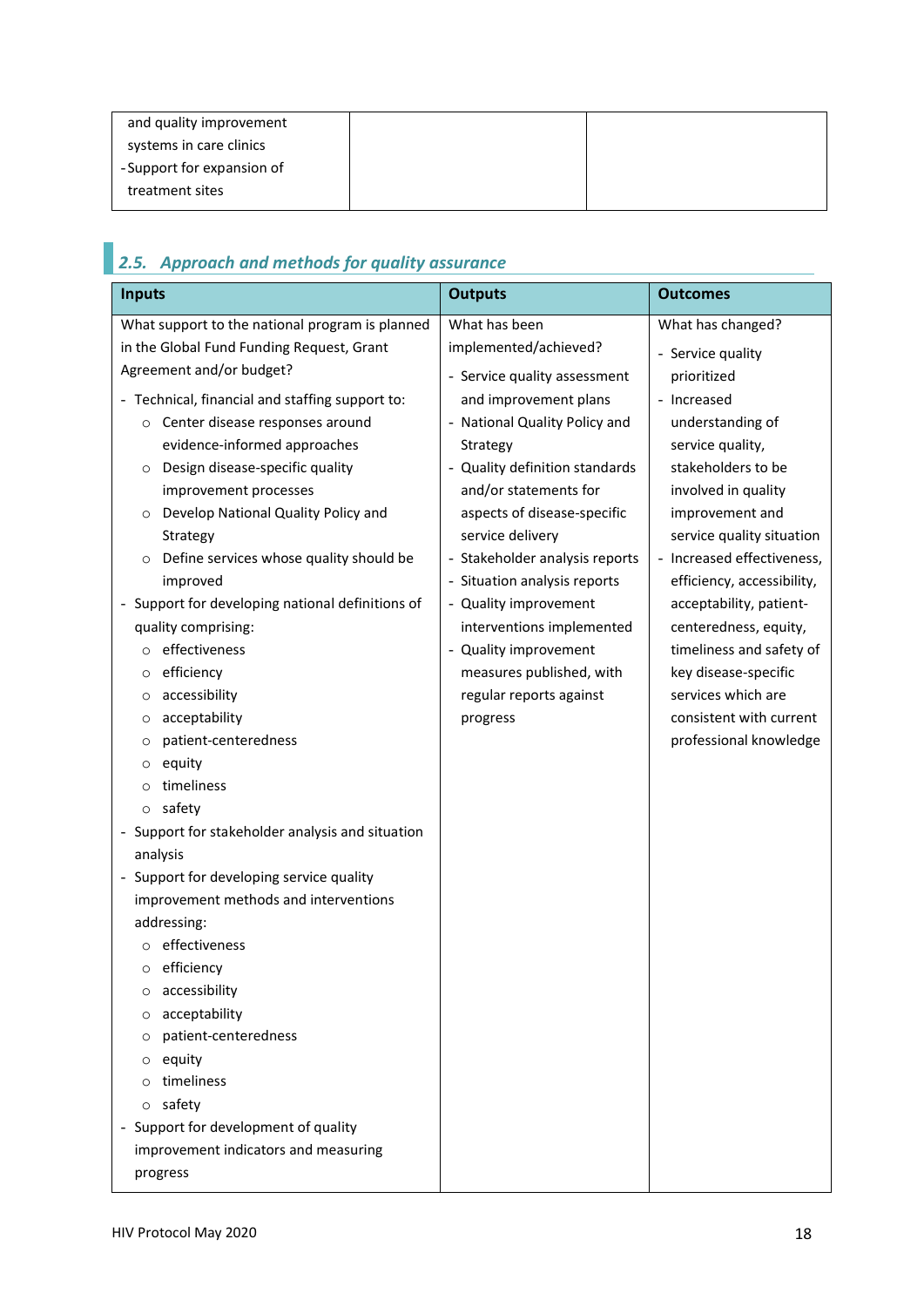### **OBJECTIVE 3: EVALUATE THE EXTENT TO WHICH COUNTRY DATA SYSTEMS GENERATE, REPORT AND USE QUALITY DATA.**

### **Core Indicators**

*Note: this scale has been developed to feed into Global Fund reporting requirements for key populations. Please refer to detailed definition guidance from Global Fund for accurate scoring support.* 

### The core indicators for Objective 3 are measured using the scale below.

Note: The definition of a health management information system (HMIS), for the purposes of this project, is *a data system which consolidates health service data for the purposes of planning, management and decision-making for health programs*. In some countries, reporting on HIV, TB or malaria may be a component of a larger health system. In other countries without integrated HMIS, disease specific HMIS may be in use.

### **HIV Core Indicators**

| Component                           | Score 1                                                                     | Score 2                                                                                           | Score 3                                                                      | Score 4                                                                    | Score 5                                              | <b>Justification</b>                                                                                                                                                                                                                                                                                                                                                                                                                     |
|-------------------------------------|-----------------------------------------------------------------------------|---------------------------------------------------------------------------------------------------|------------------------------------------------------------------------------|----------------------------------------------------------------------------|------------------------------------------------------|------------------------------------------------------------------------------------------------------------------------------------------------------------------------------------------------------------------------------------------------------------------------------------------------------------------------------------------------------------------------------------------------------------------------------------------|
| Case surveillance<br>functionality* | No data or no<br>evidence that<br>any of the five<br>aspects is in<br>place | One or two<br>features are in<br>place, but the<br>remainder are<br>missing or at a low<br>level. | Three features<br>are in place, but<br>two are missing<br>or at a low level. | Four features<br>are in place, but<br>one is missing or<br>at a low level. | All five features<br>are in place and<br>functioning | Appropriate case surveillance should<br>have all five of the following features:<br>An approved methodology<br>and protocol for data<br>collection is available at all<br>sites. Quality standards are in<br>place.<br>Staffing and supervision are<br>adequate for data collection.<br>Reporting procedures are<br>functioning at central,<br>regional and local levels.<br>Adequate laboratory capacity<br>is available and sufficient |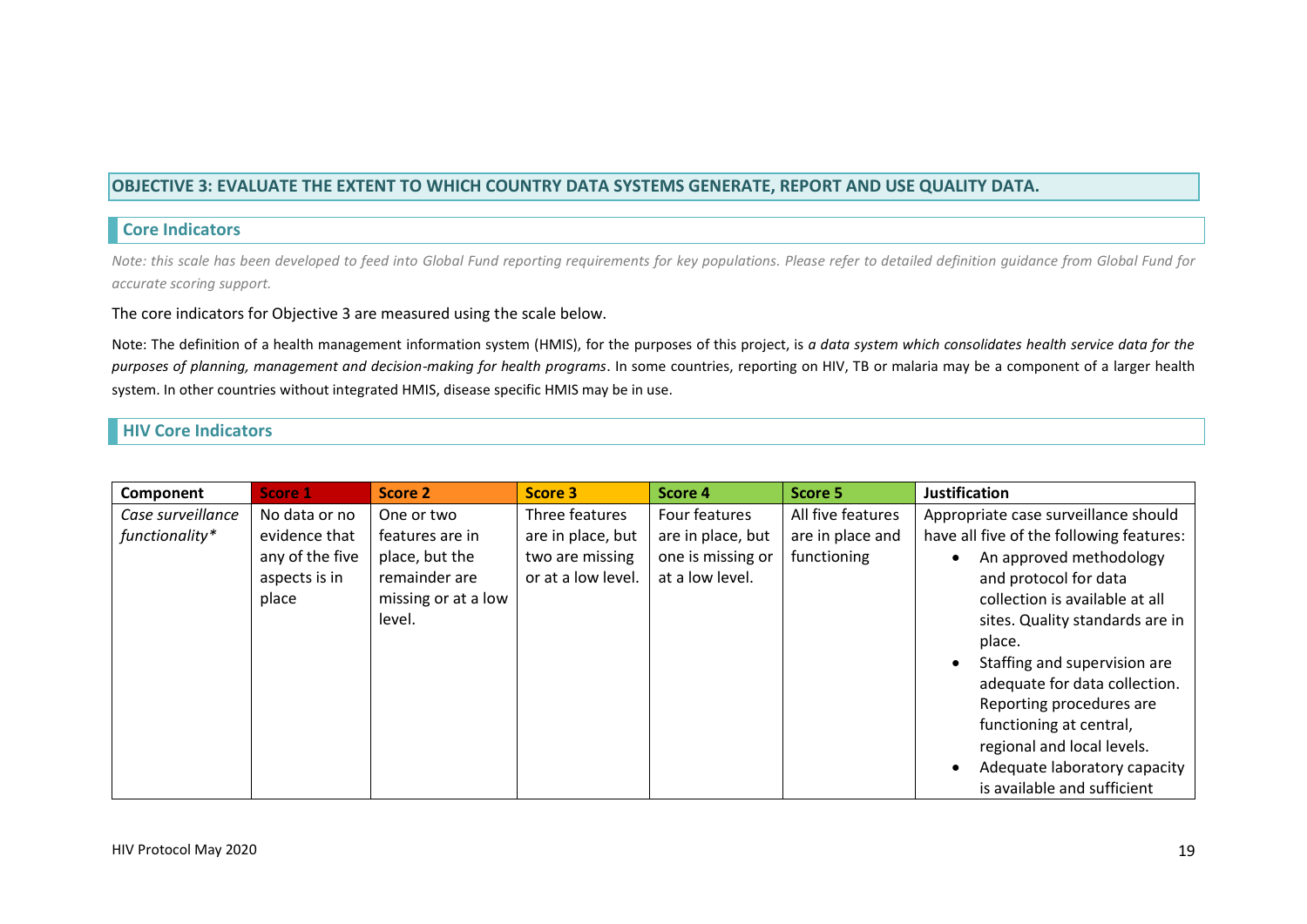|                                    |          |                                                                                                                        |                                                                                                                                                                      |                                                                                                                                                                                 |                                                                                                                                                                                                                                                                                                                            | equipment, supplies, trained<br>staff, and procedures are in<br>place for HIV and viral load<br>testing.<br>Ethical standards are in place<br>$\bullet$<br>to protect privacy and all<br>identifying information has<br>been removed from case<br>reporting data.<br>Sufficient budget and<br>$\bullet$<br>resources are provided for<br>the activity. |
|------------------------------------|----------|------------------------------------------------------------------------------------------------------------------------|----------------------------------------------------------------------------------------------------------------------------------------------------------------------|---------------------------------------------------------------------------------------------------------------------------------------------------------------------------------|----------------------------------------------------------------------------------------------------------------------------------------------------------------------------------------------------------------------------------------------------------------------------------------------------------------------------|--------------------------------------------------------------------------------------------------------------------------------------------------------------------------------------------------------------------------------------------------------------------------------------------------------------------------------------------------------|
| Indicator                          | Score 1  | <b>Score 2</b>                                                                                                         | <b>Score 3</b>                                                                                                                                                       | Score 4                                                                                                                                                                         | Score 5                                                                                                                                                                                                                                                                                                                    | <b>Justification</b>                                                                                                                                                                                                                                                                                                                                   |
| Availability and<br>quality of PSE | No data. | Undocumented<br>(no PSEs exist<br>even at local<br>levels) or untimely<br>(most or all PSEs<br>older than 5<br>years). | Documented<br>estimates for<br>some KP listed<br>in country's<br>National<br>HIV/AIDS<br><b>Strategic Plan</b><br>but inadequate<br>methods used<br>to develop PSEs. | Nationally<br>inadequate but<br>locally adequate<br>data available<br>on PSEs for<br>some KP listed<br>in country's<br>National<br>HIV/AIDS<br>Strategic Plan in<br>some sites. | Nationally<br>adequate data<br>available on<br>PSEs for all KP<br>listed in<br>country's<br>National<br>HIV/AIDS<br>Strategic Plan.<br>Data sources/<br>processes:<br>Check dates and<br>method used to<br>calculate PSEs<br>for each KP<br>listed in NSP.<br>Check methods<br>to determine if<br>methods are<br>adequate. | Provide details.                                                                                                                                                                                                                                                                                                                                       |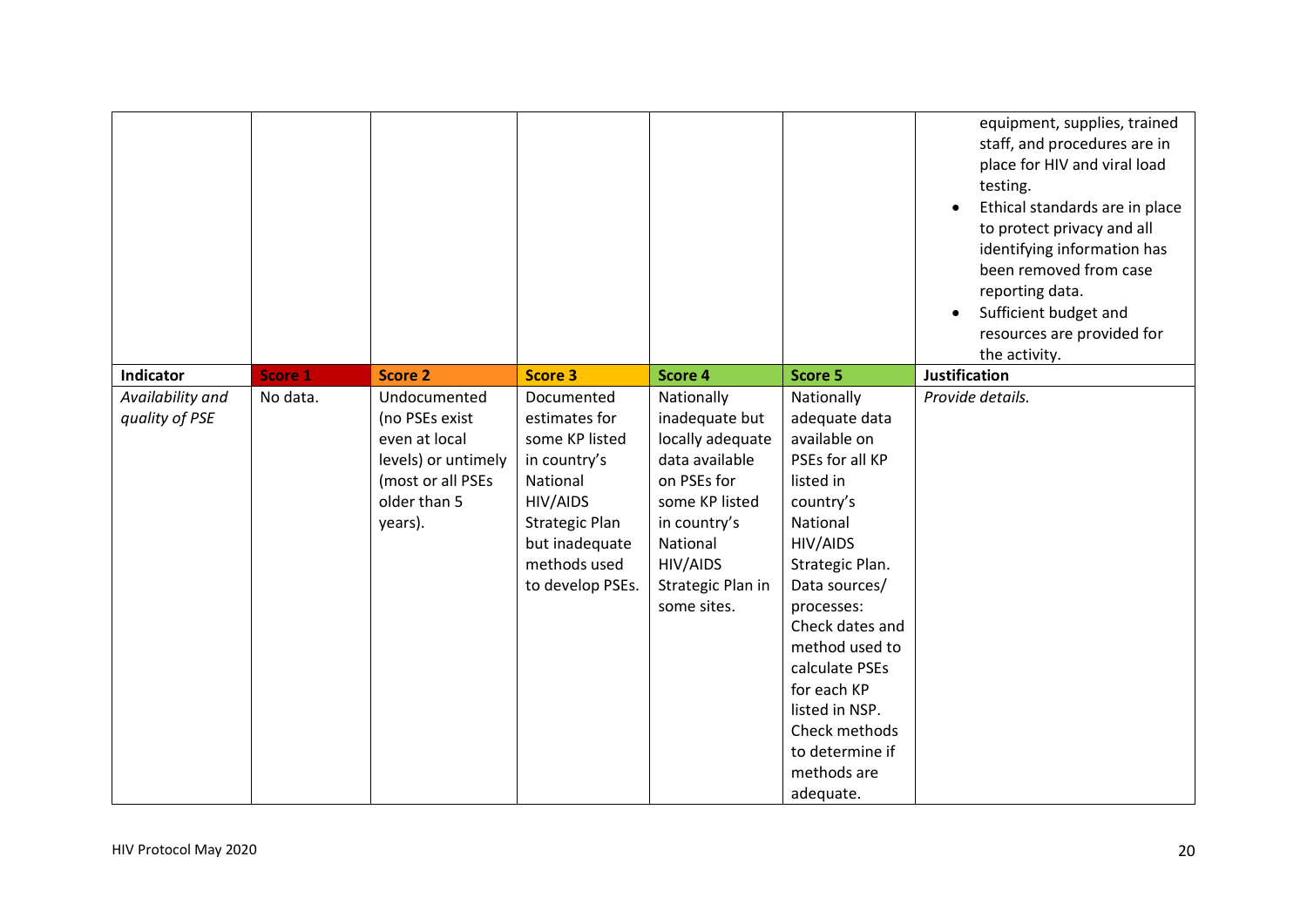| Indicator              | <b>Score 1</b>     | <b>Score 2</b>       | <b>Score 3</b>    | Score 4          | Score 5          | <b>Justification</b> |
|------------------------|--------------------|----------------------|-------------------|------------------|------------------|----------------------|
| Country capacity       | No evidence        | Monitoring           | Partially using   | Nationally using | Nationally using | Provide details.     |
| to report              | of a               | contacts, which      | UIC, which        | unique           | the same         |                      |
| coverage of            | monitoring         | disallows de-        | disallows de-     | identification   | unique           |                      |
| preventive             | system.            | duplicated           | duplicated        | code (UIC) for   | identification   |                      |
| interventions          |                    | reporting.           | reporting. This   | each KP, which   | code (UIC)       |                      |
| among key              |                    |                      | includes          | allows for       | system for all   |                      |
| populations**          |                    |                      | scenarios where   | deduplicated     | KP, which allows |                      |
|                        |                    |                      | UICs are used in  | reporting. This  | for deduplicated |                      |
|                        |                    |                      | some regions of   | includes the     | reporting. This  |                      |
|                        |                    |                      | the country or    | scenario where   | includes the     |                      |
|                        |                    |                      | different UICs    | different UICs   | scenario where   |                      |
|                        |                    |                      | are used in the   | are used but     | different UICs   |                      |
|                        |                    |                      | country but not   | harmonized.      | are used but     |                      |
|                        |                    |                      | harmonized.       |                  | harmonized.      |                      |
| Indicator              | <b>Score 1</b>     | <b>Score 2</b>       | <b>Score 3</b>    | Score 4          | Score 5          | <b>Justification</b> |
| Completeness of        | No data or         | <b>ART</b> treatment | Routine           | Routine          | Routine          | Provide details.     |
| ART data               | data system        | numbers collected    | aggregation of    | aggregation at   | aggregation at   |                      |
| reporting***           | found.             | at local level, but  | ART data on       | national level.  | national level   |                      |
|                        |                    | not reported at      | provincial basis, | At least 90%     | and publication  |                      |
|                        |                    | provincial or        | but no            | completeness of  | of results,      |                      |
|                        |                    | national level on    | aggregation at    | reporting. No    | together with    |                      |
|                        |                    | routine basis.       | national level.   | verifiable data  | verifiable data  |                      |
|                        |                    |                      | Or incomplete     | on loss to       | on loss to       |                      |
|                        |                    |                      | reporting at      | follow-up.       | follow-up. At    |                      |
|                        |                    |                      | national level    |                  | least 90%        |                      |
|                        |                    |                      |                   |                  | completeness of  |                      |
|                        |                    |                      |                   |                  | reporting.       |                      |
| <b>Composite Score</b> | <b>Average = 1</b> | Average $= 2$        | Average $= 3$     | Average $= 4$    | Average $= 5$    | None                 |
| across all (4)         |                    |                      |                   |                  |                  |                      |
| components             |                    |                      |                   |                  |                  |                      |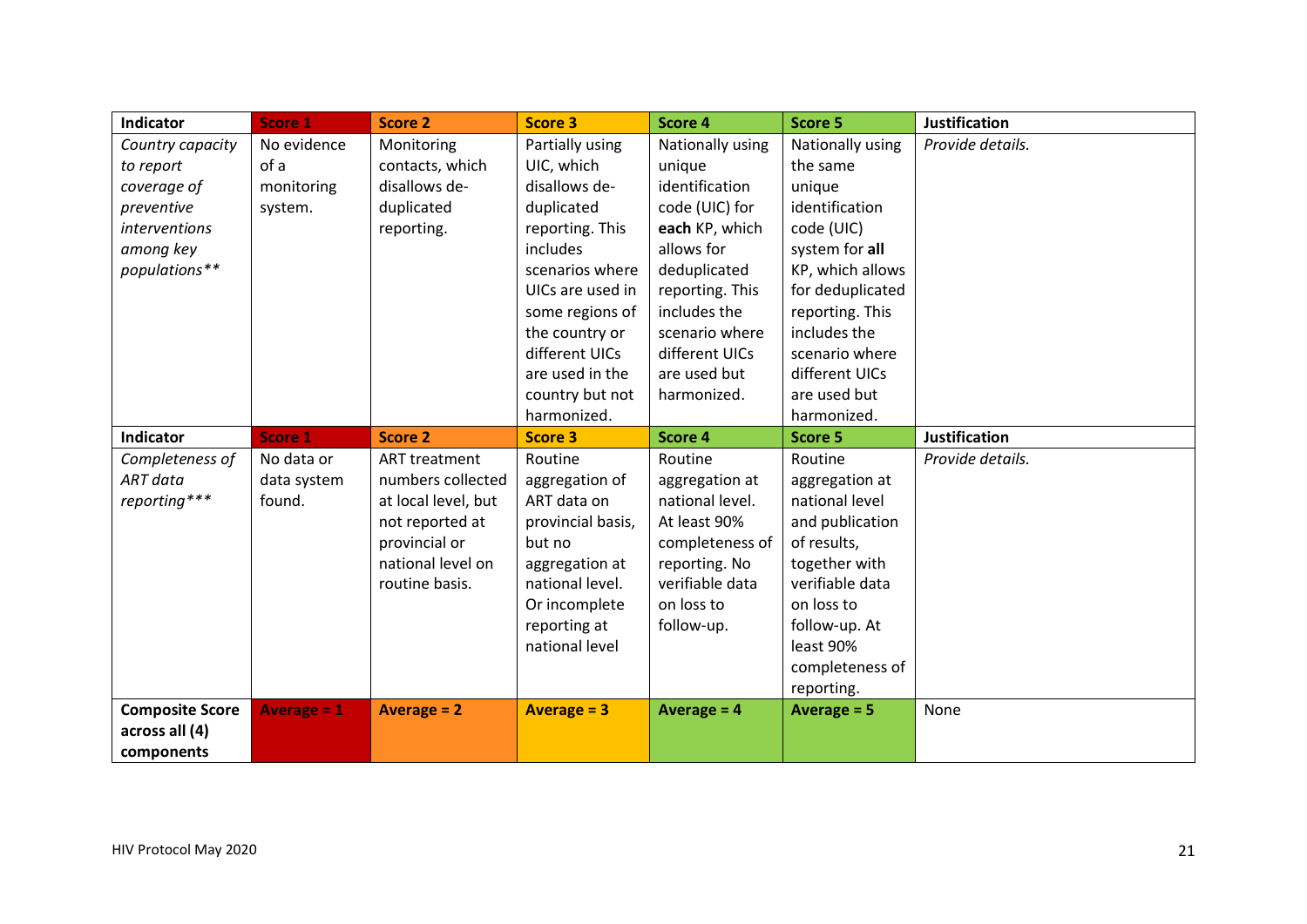### **Domains of Inquiry**

This indicator examines the contribution of Global Fund allocations to strengthen the data systems that are used to track individual health outcomes, to monitor the response to each disease, to report internally and to donors, and to guide improvements in efficiency, effectiveness and quality across the programs.

| <b>Domains</b>                                          | Key questions: What role has Global Fund investment played in this? What<br>gaps/opportunities exist?                                                                                                                                                                                                                                                                                                              |
|---------------------------------------------------------|--------------------------------------------------------------------------------------------------------------------------------------------------------------------------------------------------------------------------------------------------------------------------------------------------------------------------------------------------------------------------------------------------------------------|
| 3.1. Epidemiology, surveillance<br>and context data     | <i>Elements:</i> effective monitoring and data systems; evidence of monitoring<br>of data quality; integration of parallel aggregate disease reporting in<br>national HMIS Systems for tracking individual patterns of service use and<br>health outcomes; availability of data across the prevention, testing,<br>treatment continuum, disaggregated by gender, age and population                                |
| 3.2. Service use and program<br>data and reporting      | <i>Elements:</i> Systems that generate a clear understanding of disease<br>epidemics (incidence, prevalence, stratification, and disaggregation), risk<br>patterns, burden on particular populations, geographic distribution,<br>changes in notification patterns; evidence of monitoring of data quality                                                                                                         |
| 3.3. Using data to drive service<br>design and practice | <i>Elements:</i> Data flows that provide the national program, implementation<br>jurisdictions and health services managers with timely information on<br>progress; analysis of data across jurisdictions and populations; evidence<br>of data driving program or service innovation and change, and being used<br>to ensure program sustainability; skills development in the use of data to<br>drive programming |

## **Results Chain by Domain**

Under each Domain of Inquiry, the evaluation will focus on the extent to which the Global Fund allocations have helped enable service delivery systems (health facility and community) to deliver quality services.

Questions will focus on the results chain:

- *What inputs* have been supported?
- *What outputs* came from those inputs?
- *What outcomes* have been observed and reported?

Examples of the areas on which to focus are set out below under each Domain of Inquiry. The actual areas that will be focused on will depend on country context and will be specified during the detailed evaluation planning process.

### **Overall:**

Relevant for all three domains:

• What is the leadership/governance structure for M&E in the Ministry of Health both within the disease program and across programs? What about between the HMIS unit and the program units in the Ministry of Health?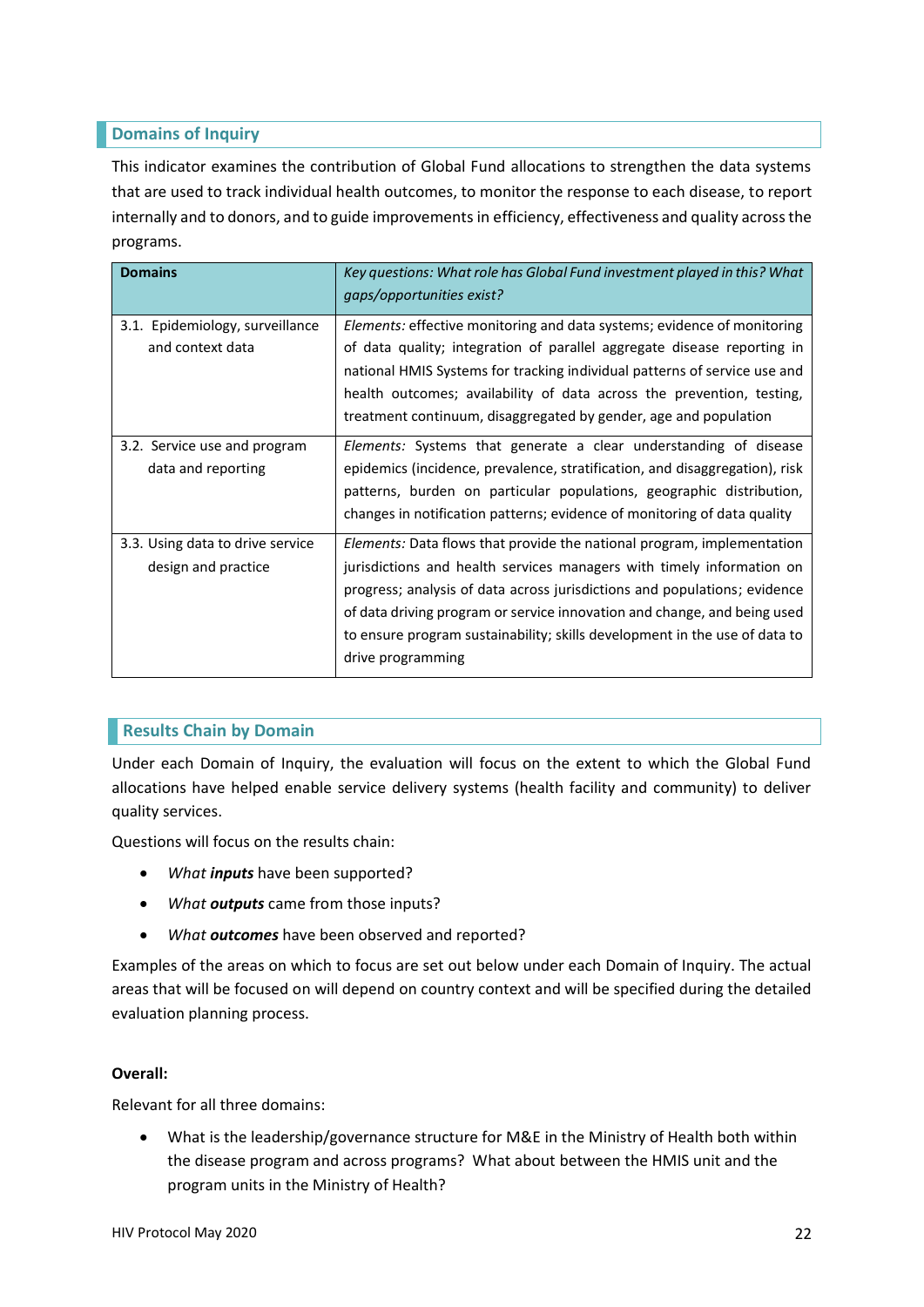- Is there a National M&E plan developed, which is linked to the NSP? Is it costed? Is there any duplication of M&E efforts/ resources across programs and partners?
- Is there a process or mechanism for coordination of M&E activities at sub-national level (e.g., partners' investments at sub-national level are coordinated)?
- Are M&E policies and guidance produced and/or disseminated to sub-national and service level providers?

| <b>Inputs</b>                                                                                                                                                                                                                                                                                                                                                                                                                                                                                                                  | <b>Outputs</b>                                                                                                                                                                                                                                                                                                                                                                                                                                                           | <b>Outcomes</b>                                                                                                                                                                                                                                                                                                                                                                                                                                                                                                                                                                                                                                                                                                                                                                                                                                                                                                  |
|--------------------------------------------------------------------------------------------------------------------------------------------------------------------------------------------------------------------------------------------------------------------------------------------------------------------------------------------------------------------------------------------------------------------------------------------------------------------------------------------------------------------------------|--------------------------------------------------------------------------------------------------------------------------------------------------------------------------------------------------------------------------------------------------------------------------------------------------------------------------------------------------------------------------------------------------------------------------------------------------------------------------|------------------------------------------------------------------------------------------------------------------------------------------------------------------------------------------------------------------------------------------------------------------------------------------------------------------------------------------------------------------------------------------------------------------------------------------------------------------------------------------------------------------------------------------------------------------------------------------------------------------------------------------------------------------------------------------------------------------------------------------------------------------------------------------------------------------------------------------------------------------------------------------------------------------|
| What support to the national<br>program is planned in the Global<br>Fund Funding Request, Grant<br>Agreement and/or budget?<br>- Technical support and additional<br>staff for Department of Health<br>national epidemiology unit or<br>disease-specific epidemiology<br>units<br>- Support for surveillance/IBBS<br>- Support for size estimations of<br>key populations<br>- Data System support -<br>databases, e-epi systems<br>- Support for social research,<br>qualitative studies<br>- Support to improve data quality | What has been implemented/<br>achieved?<br>- Timely, accurate and<br>comprehensive GAM (Global<br>AIDS Monitoring) and other<br>global monitoring reports for<br>the country<br>- IBBS studies and PSE in key and<br>vulnerable populations<br>- Timely surveillance reports<br>- Sentinel surveillance sites<br>- Indicator data available in line<br>with indicators in National<br>Strategy<br>- Data review systems, data<br>quality improvement program<br>in place | What has changed?<br>- Improved data on incidence,<br>prevalence, context of risk and<br>impact, key indicators<br>- Improved data quality across the<br>four dimensions of the WHO<br>DQR:<br>$\circ$ completeness and timeliness<br>of data,<br>o internal consistency of<br>reported data,<br>o external consistency, and<br>o external comparisons of<br>population data<br>Is there analysis of available data<br>(i.e., triangulation) to assess<br>coverage, quality and impact at<br>the national and/or sub-national<br>level? Is this analysis used for<br>program planning, strategic<br>investments and improvements to<br>program quality (at national<br>and/or sub-national level)?<br>To what extent have grant-specific<br>goals (based on inputs for this<br>domain) been achieved and what<br>have these contributed to (or not)<br>effective national data availability,<br>quality and use? |

# *3.1 Epidemiology, surveillance, key indicator and context data*

# *3.2 Service use and program data and reporting*

| <b>Inputs</b>                    | <b>Outputs</b>        | <b>Outcomes</b>                |
|----------------------------------|-----------------------|--------------------------------|
| What support to the national     | What has been         | What is the structure and data |
| program is planned in the Global | implemented/achieved? | flow of the national aggregate |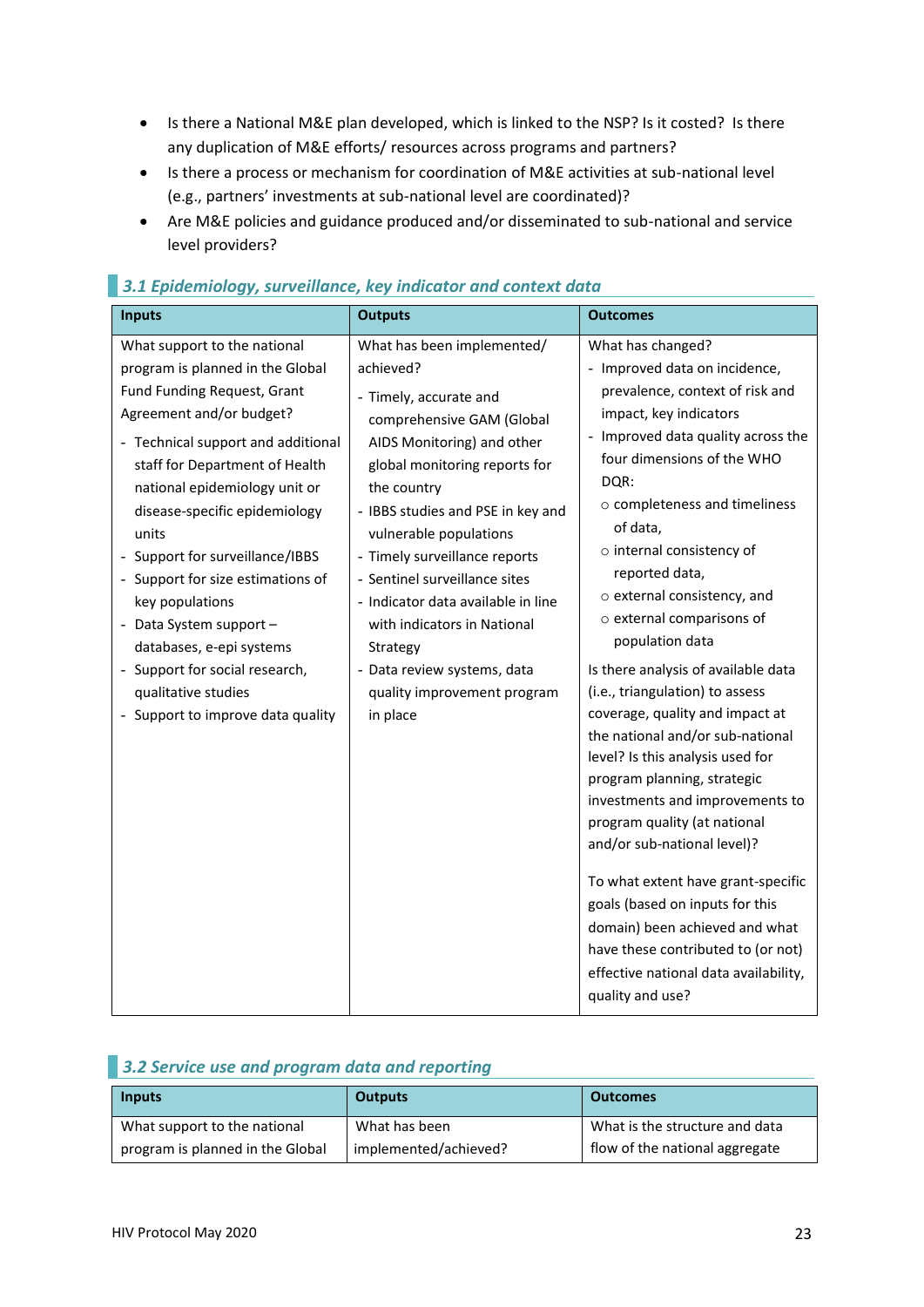| Fund Funding Request, Grant                                                                                                                                                                                                                                                                                     | - Integrated national HMIS for                                                                                                                                                                             | and/or patient level reporting                                                                                                                                                                                                                                                                                                                                                                                                                                                                                                                                                                                                                                                                                                                                                                                                                                                                                                                          |
|-----------------------------------------------------------------------------------------------------------------------------------------------------------------------------------------------------------------------------------------------------------------------------------------------------------------|------------------------------------------------------------------------------------------------------------------------------------------------------------------------------------------------------------|---------------------------------------------------------------------------------------------------------------------------------------------------------------------------------------------------------------------------------------------------------------------------------------------------------------------------------------------------------------------------------------------------------------------------------------------------------------------------------------------------------------------------------------------------------------------------------------------------------------------------------------------------------------------------------------------------------------------------------------------------------------------------------------------------------------------------------------------------------------------------------------------------------------------------------------------------------|
| Agreement and/or budget?                                                                                                                                                                                                                                                                                        | aggregate data                                                                                                                                                                                             | systems for facility systems?                                                                                                                                                                                                                                                                                                                                                                                                                                                                                                                                                                                                                                                                                                                                                                                                                                                                                                                           |
| - Support for strengthening<br>routine reporting<br>- Support for integrating parallel<br>aggregate reporting systems<br>- Support for establishment or<br>strengthening of individual<br>client service use data<br>- Support for report preparation<br>and dissemination<br>- Support to improve data quality | - Unique Identifier Code (UIC) or<br>equivalent system for service use<br>tracking<br>- Harmonized data systems across<br>prevention, treatment and care<br>- Timely and accurate reports on<br>key issues | Does the data collection and<br>reporting for the grant rely on the<br>national M&E system? If using a<br>PR specific reporting system, what<br>plans are there for the PR to<br>integrate the data into the<br>national systems?<br>What has changed?<br>- Improved routine data<br>- Improved<br>integration/linkages/interoperab<br>ility of data and/or data systems<br>- Improved data quality same as<br>above<br>- Patterns of service use by<br>individuals available to health<br>system<br>- Reduced loss to follow up<br>- Increased treatment adherence<br>(HIV) or success (TB, malaria)<br>- Reduced stock-outs of essential<br>commodities<br>- Service design modifications<br>based on regular access to data<br>reports<br>To what extent have grant-specific<br>goals (based on inputs for this<br>domain) been achieved and what<br>have these contributed to (or not)<br>effective national data availability,<br>quality and use? |

# *3.3 Using data to drive service design and practice*

| <b>Inputs</b>                                                                               | <b>Outputs</b>                                   | <b>Outcomes</b>                                                                                                                            |
|---------------------------------------------------------------------------------------------|--------------------------------------------------|--------------------------------------------------------------------------------------------------------------------------------------------|
| What support to the national                                                                | What has been implemented/                       | What has changed?                                                                                                                          |
| program is planned in the Global<br>Fund Funding Request, Grant<br>Agreement and/or budget? | achieved?<br>- Reports based on data<br>analysis | -Increased use of data in program<br>planning<br>-Increased<br>integration/interoperability of data<br>use e.g. using programmatic, survey |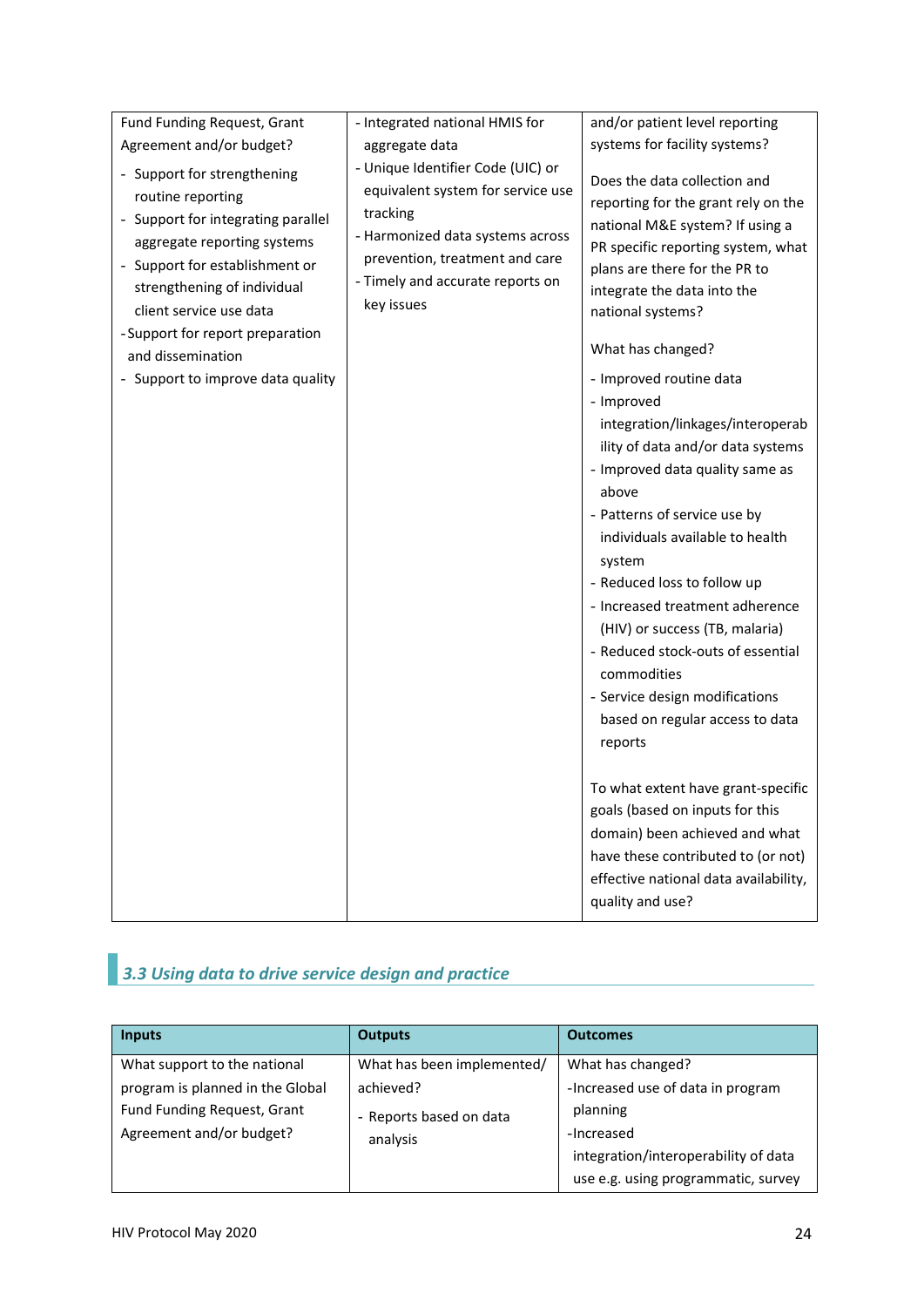| - Recommendations on | and logistics, and/or lab data        |
|----------------------|---------------------------------------|
| model/service design | together.                             |
| changes              | -Increased access to appropriate      |
|                      | services by key and vulnerable        |
|                      | populations                           |
|                      | -Improved health outcomes for         |
|                      | harder-to-reach populations           |
|                      | -Decreased loss to follow up          |
|                      | -Increased treatment                  |
|                      | success/adherence                     |
|                      |                                       |
|                      | To what extent have grant specific    |
|                      | goals (based on inputs for this       |
|                      | domain) been achieved and what        |
|                      | have these contributed to (or not)    |
|                      | effective national data availability, |
|                      | quality and use?                      |
|                      |                                       |

### **Key Documents**

The investigative questions above (and those ultimately tailored to each evaluation's context) should be answered by a review of key documents, complemented by field investigation. Documents to inform the evaluation on this specific objective include, but are not limited to, the following:

- National (HIV, TB or malaria) Strategic Plan sections on surveillance, strategic information, monitoring and evaluation
- National Health Sector Strategy sections on surveillance, strategic information, monitoring and evaluation
- National (HIV, TB or malaria) Evaluation(s) and Program Reviews mid-term, end of Strategy, and/or component-specific reviews, including epidemiological reviews
- Any data reviews carried out to date or descriptions of ongoing data quality improvement processes
- Surveillance and epidemiology reports
- Progress reports on Global Fund grants, (including Performance Framework indicators and their latest available achievements)
- Global Fund Grant Agreements, including TRP comments
- Descriptions of M&E and surveillance systems in GAM or other regular global reports, M&E Plans etc.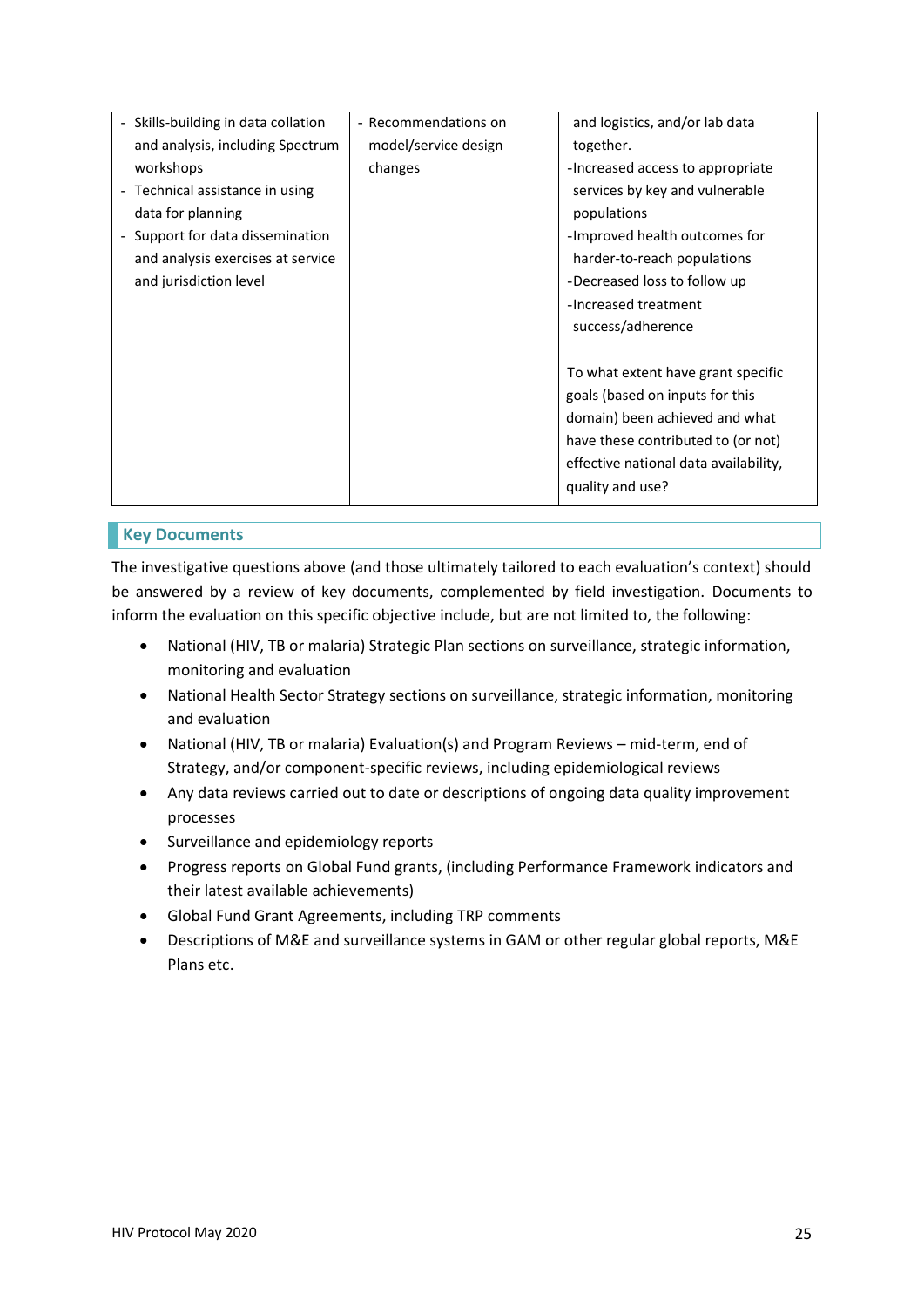# **OBJECTIVE 4: EVALUATE THE EXTENT TO WHICH GLOBAL FUND INVESTMENTS HAVE HELPED COUNTRIES PREPARE FINANCIALLY AND PROGRAMMATICALLY FOR A SUSTAINED RESPONSE TO EACH DISEASE**

### **Core Indicators**

There are no core indicators for Objective 4.

### **Domains of Inquiry**

Rather than addressing Inputs, Outputs and Outcomes, answers to the questions under Objective 4 follow the Global Fund's Blueprint for Country Portfolio Priorities Analysis (v1.0).<sup>14</sup>

| <b>Domains</b>                                                         | Key questions: What role has Global Fund investment played in this? What<br>gaps/opportunities exist?                                                                                                                                                                                                                                                                            |
|------------------------------------------------------------------------|----------------------------------------------------------------------------------------------------------------------------------------------------------------------------------------------------------------------------------------------------------------------------------------------------------------------------------------------------------------------------------|
|                                                                        |                                                                                                                                                                                                                                                                                                                                                                                  |
| 4.1. Improved case finding,<br>treatment and viral<br>suppression/cure | Elements: Improved diagnosis and testing; new, shorter treatment schemes;<br>rapid expansion to full coverage<br>Has diagnosis and testing improved? (better yield, simpler methods, faster<br>results, precise resistance profiles)<br>Have more effective or shorter treatment schemes been introduced?<br>Has treatment coverage expanded at an acceptable/ recommended rate? |
| 4.2. Improved prevention of                                            | Elements: Prevention services targeting key and vulnerable populations, based                                                                                                                                                                                                                                                                                                    |
| new cases                                                              | on high-quality evidence; positioning of health as a human right                                                                                                                                                                                                                                                                                                                 |
|                                                                        | • Is there evidence of increased prevention and/or effectiveness of<br>prevention among key populations?<br>Is health considered and treated as a human right?                                                                                                                                                                                                                   |
| 4.3. Increased funding                                                 | Elements:                                                                                                                                                                                                                                                                                                                                                                        |
| available for disease<br>response                                      | Has government political commitment, accountability and/or transparency<br>improved?<br>Has the government provided or committed any funds to key population                                                                                                                                                                                                                     |
|                                                                        | prevention?                                                                                                                                                                                                                                                                                                                                                                      |
|                                                                        | • Can CSOs be contracted by government to provide health services?<br>Has domestic financing of the (disease) response increased?                                                                                                                                                                                                                                                |
|                                                                        | Is there any evidence of mobilization of resources beyond Global Fund and<br>the government?                                                                                                                                                                                                                                                                                     |
| 4.4. Reduced costs of                                                  | Elements:                                                                                                                                                                                                                                                                                                                                                                        |
| fighting the disease                                                   | Have there been any price reductions of programmatic inputs through<br>٠<br>improved PSM?                                                                                                                                                                                                                                                                                        |
|                                                                        | Are treatment protocols optimized?<br>$\bullet$                                                                                                                                                                                                                                                                                                                                  |
|                                                                        | Has task shifting been implemented?                                                                                                                                                                                                                                                                                                                                              |
|                                                                        | Is there evidence of increased efficiency of prevention activities?                                                                                                                                                                                                                                                                                                              |

<sup>14</sup> Analysis of these findings are included in the final evaluation report under the high-level topic of Sustainability.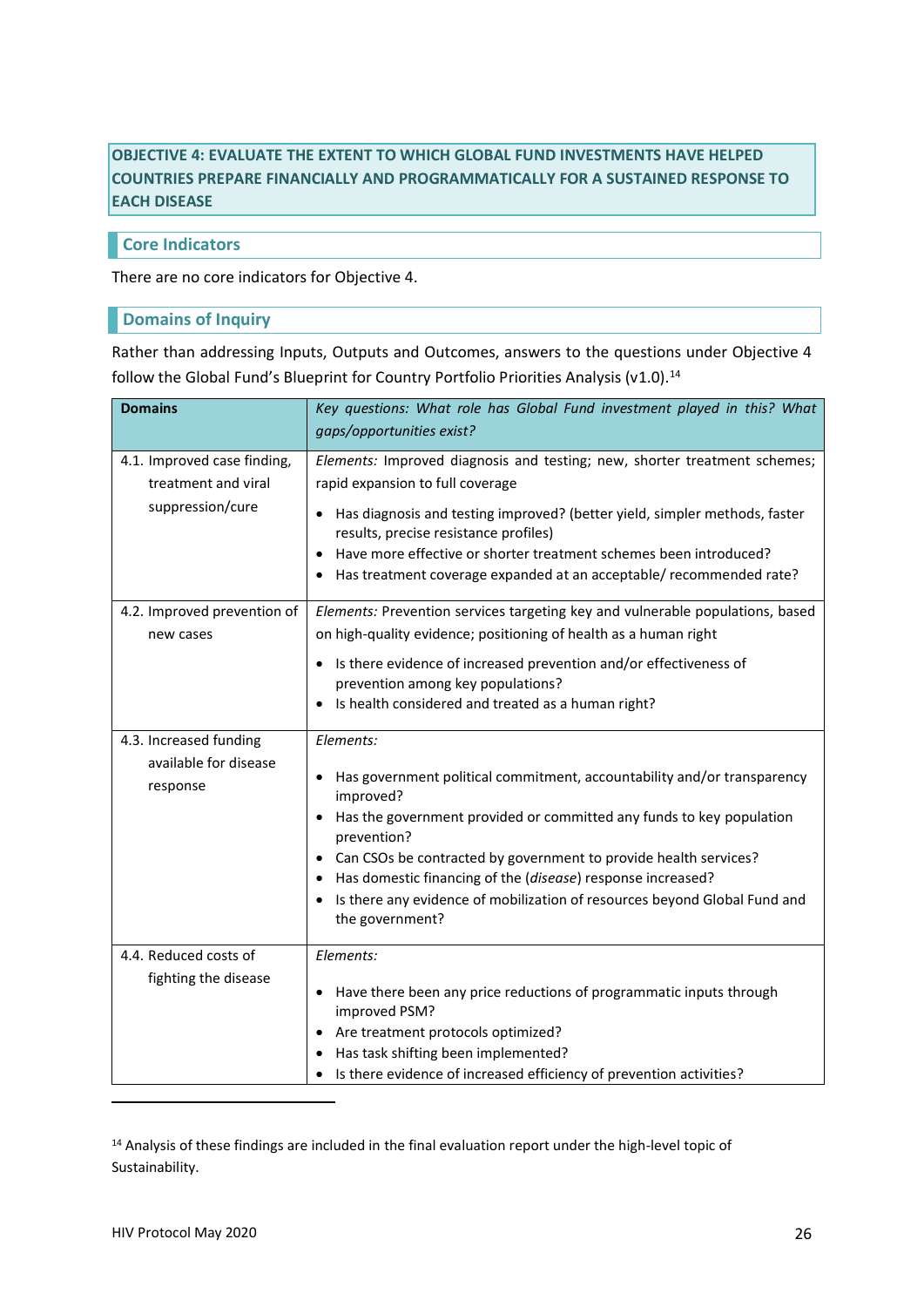| $\vert \bullet \vert$ is there evidence of integration of ( <i>disease</i> ) interventions with other health |
|--------------------------------------------------------------------------------------------------------------|
| services (vaccines, diagnosis and treatment of other diseases, etc.)                                         |
|                                                                                                              |

For countries where issues of transition and sustainability are significant, additional information needed to support or explain analytical statements can be captured in the Additional Information document (see Report and Additional Information templates).

**OBJECTIVE 5: EVALUATE HOW THE COUNTRY CAN BE SUPPORTED TO USE THE FINDINGS FROM THE EVALUATIONS TO HELP INFORM INVESTMENT DECISIONS AND EFFORTS TO IMPROVE THE QUALITY, EFFICIENCY AND SUSTAINABILITY OF THE RESPONSE TO EACH DISEASE**

The fifth objective – and ultimate desired outcome – for the evaluation process is to provide three to five major recommendations based on findings under Objectives 1-4. Recommendations must:

- $\circ$  Be specific as possible (e.g. should not simply indicate "Strengthen X..." or "Improve Y...");
- $\circ$  Concentrate on those actions that can be achieved, within three to five years, using available resources (including both Global Fund grants and others);
- o Not exceed the scope of what is reasonably possible within the available resources; where resource limitations present a significant challenge, recommendations may be framed in terms of the need for advocacy to mobilize resources, or other actionable steps which can address resource shortcomings; and
- o Consider maximum impact on quality, efficiency and sustainability of disease responses.

Each recommendation must be accompanied by a suggested timeline, as well as roles and responsibilities for its implementation. See the Report Template for more details on this format.

A set of established reference tools and guidance documents that relate to investments in each disease is provided below. For more details on how to structure recommendations, please reference the report template.

### **HIGH-LEVEL QUESTIONS**

The core analytical exercise of each evaluation will be the development of the Analysis section of the evaluation report. This section follows the three over-arching, high-level evaluation areas as defined by the Global Fund.

The following represents an indicative list of questions that should be addressed under each of the high-level questions described above—these should be adapted in consultation with country and Global Fund stakeholders on a country-by-country basis, based on context and need.

### **Impact**

- To what extent and how have the Global Fund investments contributed to helping countries achieve impact in the response to HIV?
- To what extent are the improvements in health outcomes shared in an equitable manner across different stratifiers of interest, as relevant to national and sub-national context?